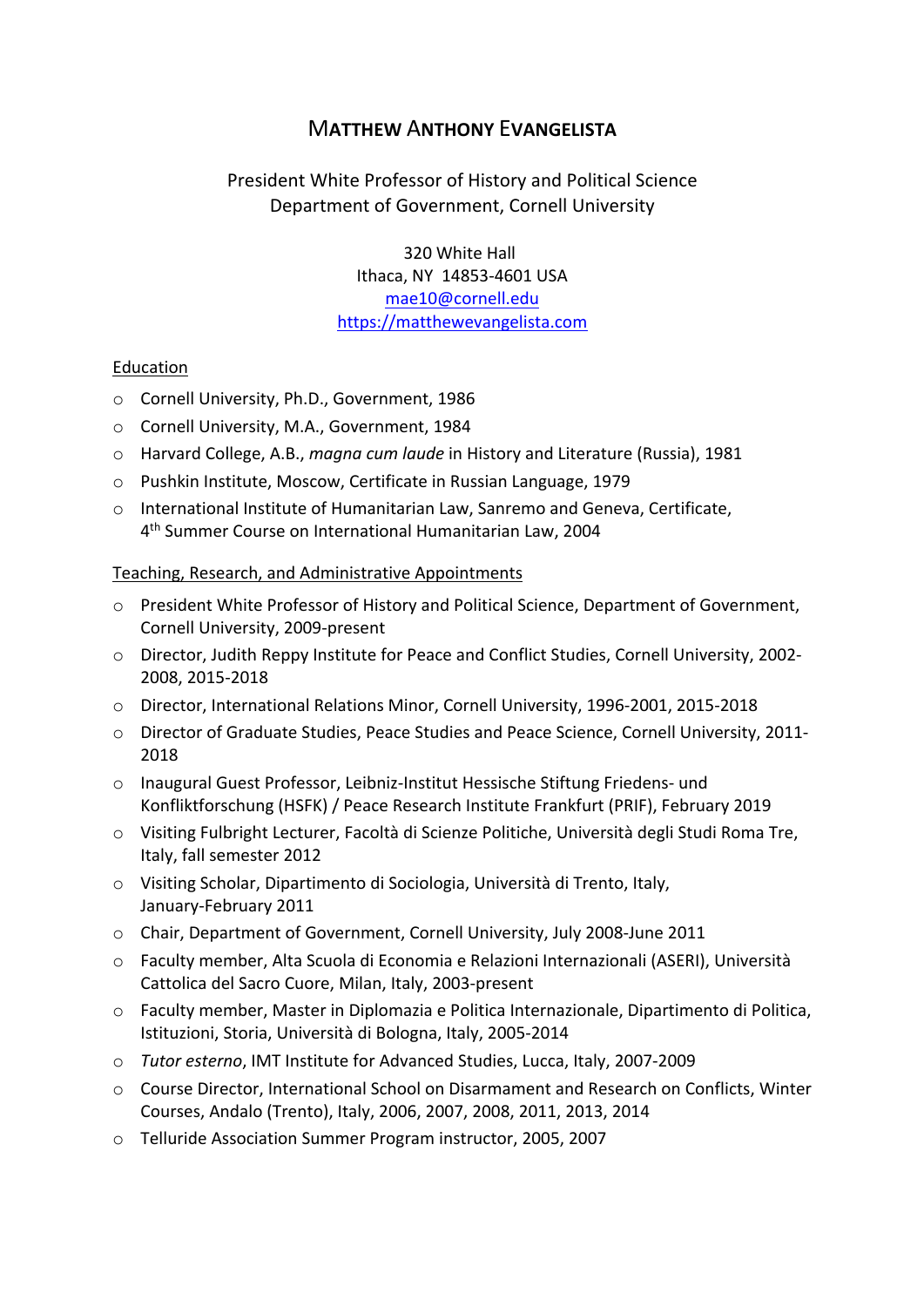- o Visiting Fulbright Lecturer, Dipartimento di Politica, Istituzioni, Storia, and Visiting Professor, Dipartimento di Organizzazione e Sistema Politico (Forlì), Università di Bologna, Italy, 2005-2006
- o Jean Monnet Fellow, Robert Schuman Centre for Advanced Studies, European University Institute, Florence, Italy, 2002
- o Professor, Department of Government, Cornell University, 1998-2009
- o Associate Professor, Department of Government, Cornell University, 1996-1998
- o Associate Professor, Department of Political Science, University of Michigan, 1991-1996
- o Visiting Scholar, Center for Science and International Affairs, Kennedy School of Government, Harvard University, 1993-1995
- o Visiting Associate Professor, Wellesley College, 1994
- o Assistant Professor, Department of Political Science, University of Michigan, 1986-1991
- o Faculty Associate and Associate Research Scientist, Center for Russian and East European Studies, University of Michigan, 1986-1996
- o Faculty Associate, Center for Political Studies, Institute for Social Research, University of Michigan, 1991-1993
- o Research Fellow, The Brookings Institution, Washington, DC, 1985-1986
- o Research Fellow, Center for International Security and Arms Control, Stanford University, 1984-1985
- o Research Fellow, Peace Studies Program, Cornell University, 1983
- o Research Associate, Institute for Defense and Disarmament Studies, 1980-1981

## Fellowships, Grants, and Honors

- o Grant Program for Digital Collections in Arts and Sciences (Cornell), award for project on The US Nuclear Disarmament Movement in the 1980s and the End of the Cold War (with Agnieszka Nimark and Judith Reppy), 2019-2020
- o Inaugural Guest Professor, Leibniz-Institut Hessische Stiftung Friedens- und Konfliktforschung (HSFK) / Peace Research Institute Frankfurt (PRIF), February 2019
- o Catalytic Workshop Grant, International Studies Association, Just and Unjust Norms: A View from the Social Sciences (with Ariel Colomonos and others), 2018
- o Estevan Fuertes Award nominee, Outstanding OADI Faculty Partner, Office of Academic Diversity Initiatives, Cornell University, 2017
- o Fulbright Lectureship, Facoltà di Scienze Politiche, Università degli Studi Roma Tre, 2012-2013
- o Institute for European Studies (Cornell) Innovation Grant for project on Bombing among Friends, 2012-2013
- o Fulbright Inter-Country Travel Grant to visit University of Tampere, Finland, 2012
- o Einaudi Center (Cornell) Seed Grant for project on Bombing: How Ethical and Legal Norms Change, 2011
- o Brett de Bary Interdisciplinary Mellon Writing Group Award, Violence, Gender, and the Cinematic Nation (Cornell), 2010-2011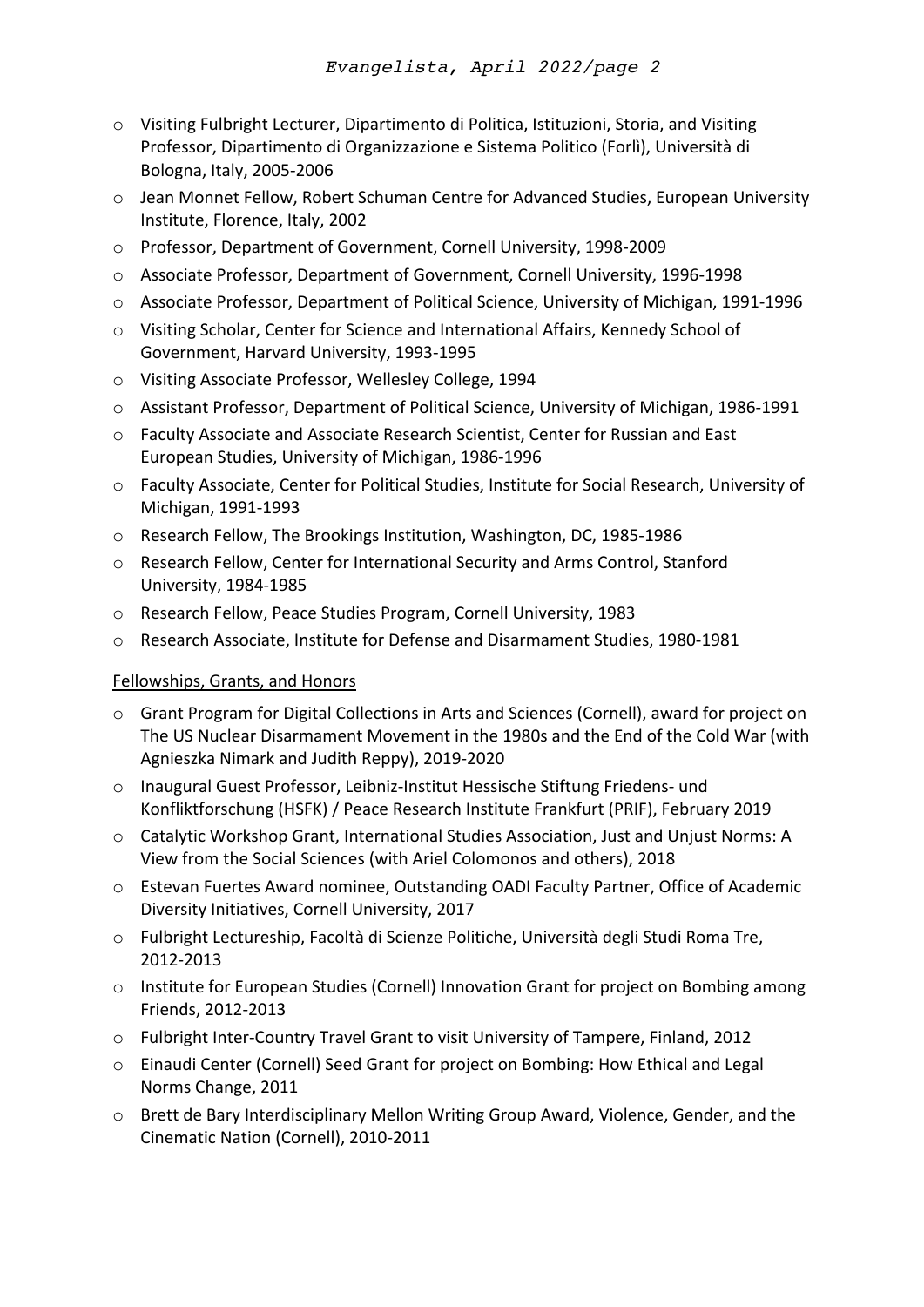- o Mellon Foundation Interdisciplinary Writing Group Award, Human Rights and Cosmopolitanism (Cornell), 2008-2009
- o Policy Connect-Collaborative Research Program, International Research and Exchanges Board (IREX) grant. Principal Investigator, with Mark Kramer and R. Craig Nation, 2007- 2008
- o Fulbright Lectureship, Dipartimento di Politica, Istituzioni, Storia, Università di Bologna, Italy, 2006
- o LaFeber Research Grants (Cornell), 2007, 2008
- o Leading Scholars Program, Università Cattolica del Sacro Cuore, Milan, 2004, 2006, 2007
- o Nominated as one of the 101 Most Dangerous Professors by David Horowitz, 2006
- o Institute for European Studies (Cornell) Faculty Research Travel Grants, 2004, 2005-2006
- o Government Department (Cornell) Faculty Research Grants, 2004, 2005-2006
- o Jean Monnet Fellowship, European University Institute, 2002
- o Jervis-Schroeder Prize of the American Political Science Association, 2001, for the best book in international history and politics for *Unarmed Forces: The Transnational Movement to End the Cold War*
- o Marshall Shulman Book Prize of the American Association for the Advancement of Slavic Studies, 2000, for *Unarmed Forces: The Transnational Movement to End the Cold War*
- o Carnegie Scholar award for project, Will Russia Go the Way of the Soviet Union? Carnegie Corporation, 2000-2002
- o John S. Knight Assignment Sequence honorable mention, for first-year writing seminar (Cornell), Fall 1999
- o Smith Richardson Foundation grant for Lessons of the Chechen War, 1998-2000
- o Park Foundation Grants, Writing in the Majors Program (Cornell), 1997-1999
- o Peace Studies Travel Grant (Cornell), 1997
- o Postdoctoral Fellowship, Center for Science and International Affairs, Kennedy School of Government, Harvard University, 1994-1995
- o Faculty Recognition Awards, University of Michigan, 1994, 1992, and 1991
- o United States Institute of Peace grant, 1992
- o National Council for Soviet and East European Research grant for project on transnational relations and Soviet foreign policy, 1991-1993
- o National Science Foundation grant for project on Politics of Economic Reform in the Former Communist-Bloc States (with Ronald Rogowski, principal investigator, and Jeffry Frieden), 1991-1992
- o University Council on International Academic Affairs grant, University of Michigan, 1991
- o Memorial Phoenix Fund Research Grant, University of Michigan, 1991
- o American Council of Learned Societies Travel Grant, 1990
- o MacArthur Foundation grant for project on Assessing the Future of U.S.-Soviet Relations (with Philip Stewart, John Gaddis, Paul Kennedy, et al.), 1989-1990
- o Research Grant for participation in U.S.-Soviet project on Military Expenditures and Economic Priorities, Council on Economic Priorities, New York, 1989-1990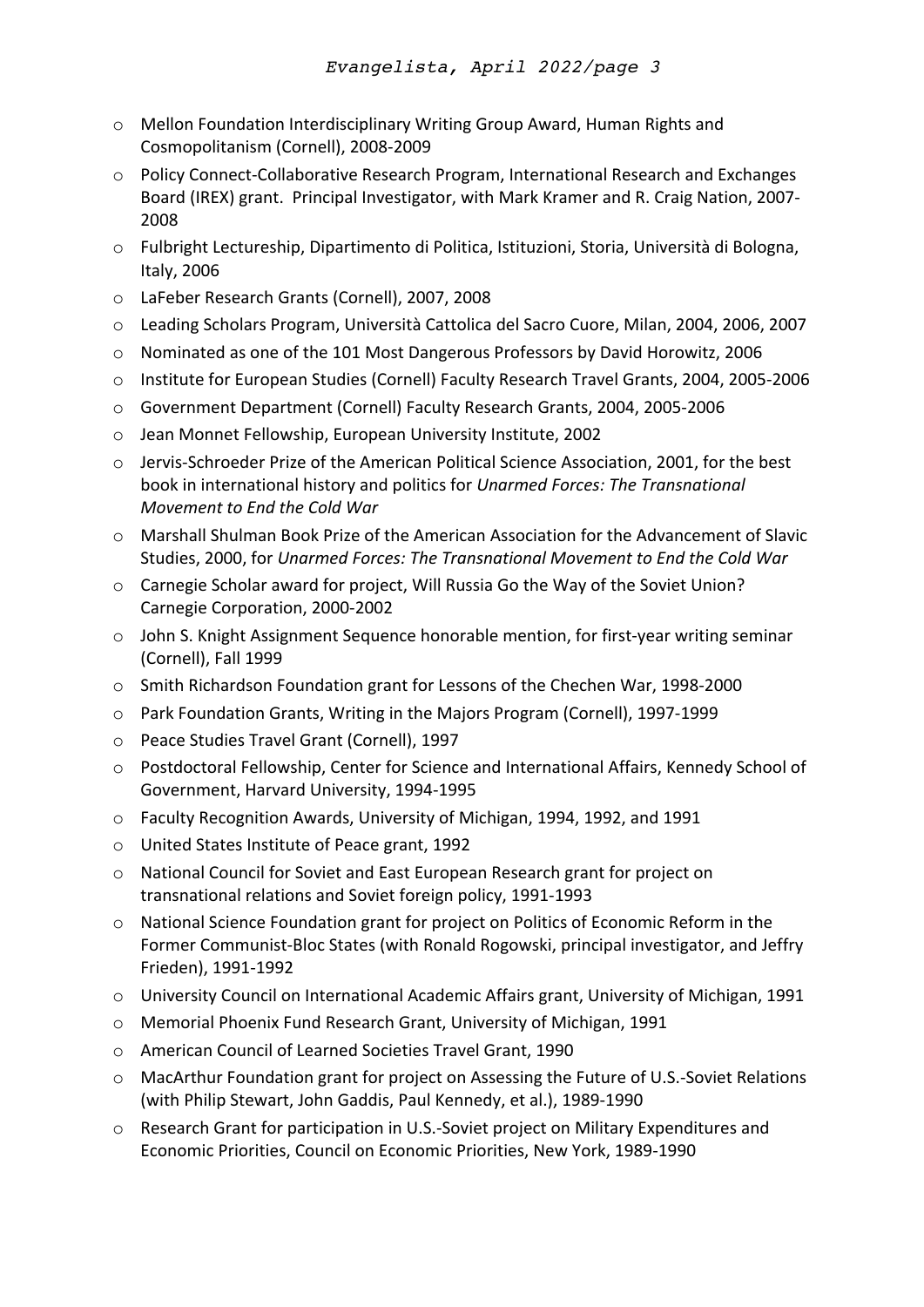- o Presidential Initiatives Fund, University of Michigan, 1989
- o International Affairs Fellowship, Council on Foreign Relations, 1988 (declined)
- o Bender Dissertation Prize, Cornell University, 1986
- o Foreign Policy Research Fellowship, The Brookings Institution, 1985-1986
- o Arms Control Fellowship, Stanford University, 1984-1985
- o Dissertation Fellowship, Institute for the Study of World Politics, 1984-1985
- o Research Fellowship, Harry S. Truman Library Institute, 1984-1985
- o New Faces Conference Participant, Bellagio, Italy, Arms Control Association and International Institute for Strategic Studies, 1984
- o Andrew Dickson White Fellowship, Cornell University, 1981-1984

# Institutional Grants

- $\circ$  Provost's Internationalization Grants to the Reppy Institute (Cornell), 2015-2018, \$145,000
- o Engaged Curriculum Grant for Crime, Prisons, and Justice Minor (Cornell Department of Government), team member, 2015-2018
- o Nuclear Governance: Prospects for a Strengthened Nonproliferation Regime, grant from the Carnegie Corporation of New York to the International School on Disarmament and Research on Conflicts (Isodarco), Italy, \$50,000, 2014 (with Judith Reppy and Carlo Schaerf)
- o Bombing: How Ethical and Legal Norms Change, \$8000 Einaudi Center (Cornell) seed grant, 2011 (with Henry Shue)
- o Brett de Bary Interdisciplinary Mellon Writing Group Award, Violence, Gender, and the Cinematic Nation, \$8000, Cornell Society for the Humanities, 2010 (with Anindita Banerjee)
- o Human Rights at War: A Comparative Study of the Effectiveness of the Geneva Conventions, \$12,000 Einaudi Center (Cornell) seed grant, 2007 (with Nina Tannenwald)
- o Strengthening Scientific and Technical Advice on International Peace and Security Policy, \$1.1 million MacArthur Foundation grant to Cornell Peace Studies Program, 2003-2006 (with Judith Reppy)
- o New Wars, New Laws? \$25,000 Carnegie Corporation grant to Peace Studies Program and Cornell Law School for conference and book, 2003 (with David Wippman)

# Professional Activities and Service

- o American Association for the Advancement of Slavic Studies, Chair, Marshall Shulman Book Prize Committee, 2007
- o American Friends Service Committee, East-West Program Board, 1988-1989
- o American Political Science Association, Chair, Helen Dwight Reid Award committee, 1991
- o American Political Science Association, Comparative Politics Section Article Award committee, Luebbert Article Award, 2000
- o American Political Science Association, Jervis-Schroeder Book Prize Committee, 2003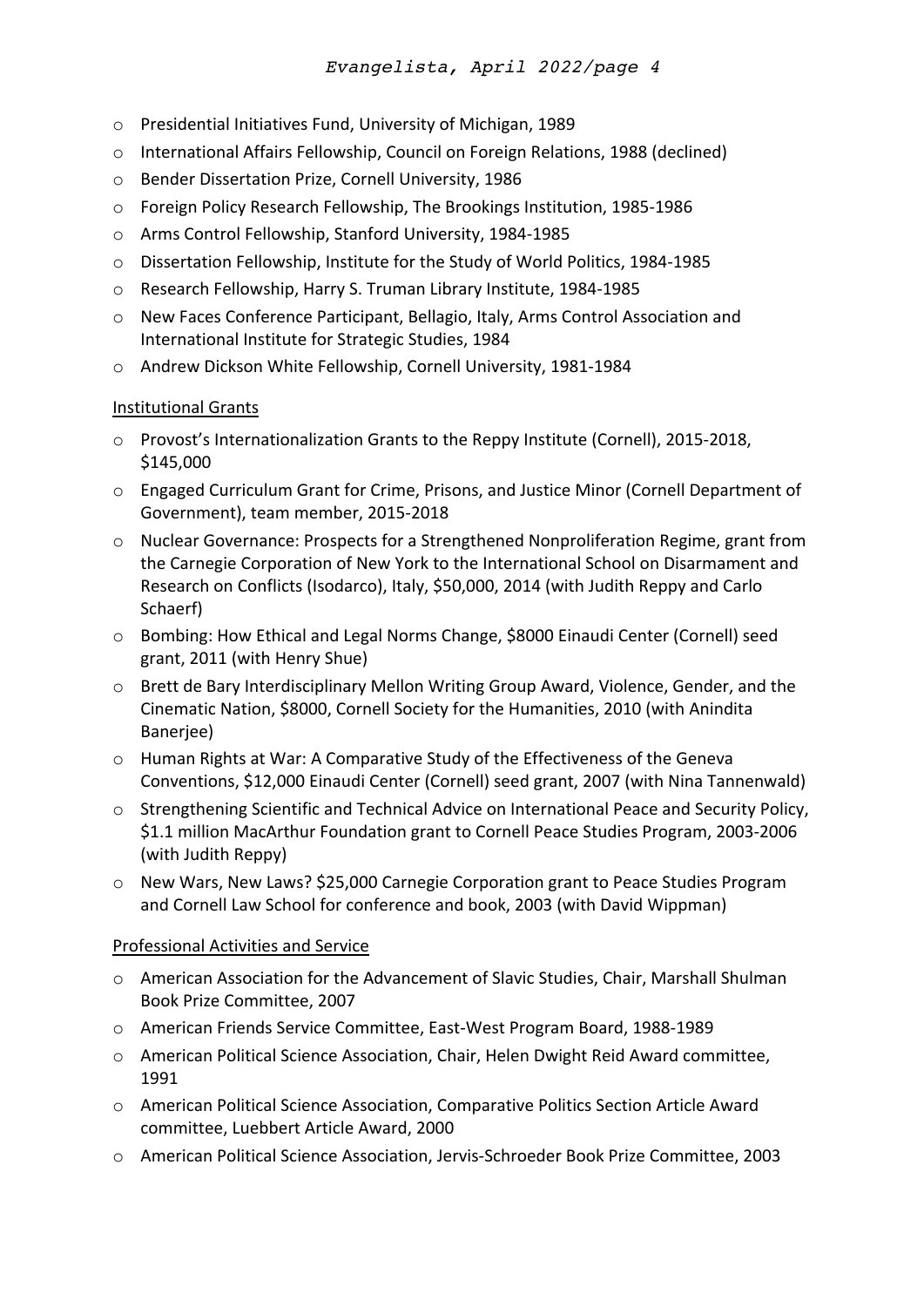- o *Annals of the Fondazione Luigi Einaudi*, Editorial Board, 2016-present
- o Bristol Studies in International Theory, International Advisory Board, 2019-present
- o Cambridge Studies in Gender and Politics, Cambridge University Press, Editorial Advisory Board, 2014-2022
- o Cornell University Press, Faculty Editorial Board, 1999-2001
- o Copenhagen Cold War Conference, member of Scientific Committee, 2007
- o Fondazione Luigi Einaudi (Torino), member of Scientific Committee, 2017-present
- o Fulbright Scholar Program, Regional Peer Review Committee (Italy), 2013
- o Grawemeyer Award for Ideas Improving World Order, jury member, 2021
- o Guerini e Associati publishers (Milano), member of Scientific Committee for book series, *Sguardi sul mondo attuale*, from 2010
- o Institute for Defense and Disarmament Studies, Board of Directors, 1993-2007
- o *International Organization*, Editorial Board, 1995-2000
- o *IO* Foundation, Board of Directors, 1995-2000
- o *Journal of International Relations and Development*, Advisory Board, 2004-present
- o MacArthur Foundation, Fellowship committee, 1988-1990
- o National Council for Eurasian and East European Research, Board of Directors, 1998- 2005, Executive Committee, 1999-2005, Chair of the Board, 2000-2001, Vice-President of the Edward L. Keenan Endowment, 2000-2001
- o *Occupied Italy*, Editorial Board, 2020-present
- o *Open Military Studies*, Editorial Advisory Board, 2020-present
- o Osservatorio sui Conflitti, Dipartimento di Scienze Politiche, Università degli Studi di Genova, member of Scientific Committee, 2017-present
- o Peter Katzenstein Book Prize: co-founder and co-organizer, 2013-present; selection committee, 2013-2014
- o *Problems of Post-Communism*, Editorial Board, 2003-2005
- o Program on New Approaches to Russian Security, 1997-2007; Executive Committee, 1998-2001
- o Social Science Research Council, Graduate fellowship committee, 1991
- o *World Politics*, Editorial Board, 1991-1997

# Reviewer

*Action Research Journal*, American Academy of Arts and Sciences (Committee on International Security Studies); *American Political Science Review*; *Armed Forces and Society*; *Asia-Pacific Journal: Japan Focus*; Austrian Science Foundation (*Wissenschaftsfonds*); *British Journal of Political Science*; Brookings Institution Press; Bullfrog Films; Cambridge University Press; *Carl Beck Papers*; Carnegie Corporation; *Cold War History*, Columbia University Press; Cornell East Asia Series; Cornell University Press; *Demokratizatsiya: Journal of Post-Soviet Democratization; East European Politics and Society; European Journal of International Relations*; Fulbright Scholar Program; Grawemeyer Award for Ideas Improving World Order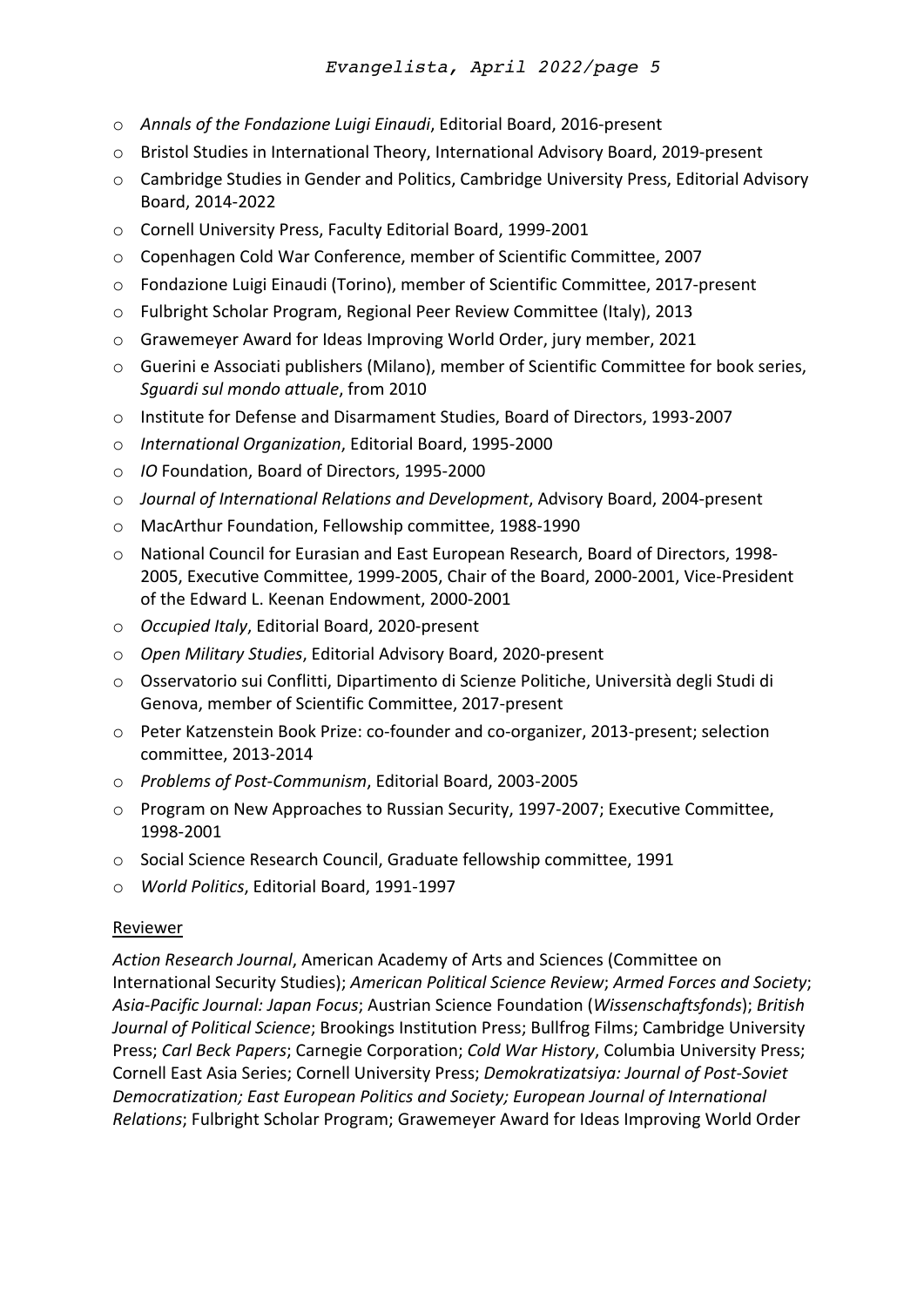(member Distinguished International Jury); John Simon Guggenheim Memorial Foundation; Harvard University Press; Helsinki Collegium for Advanced Studies; *International Organization*; *International Security*; *International Studies Quarterly; Journal of Cold War Studies; Journal of Contemporary History; Journal of Conflict Resolution*; *Journal of International Relations and Development; Journal of Peace Research*; *Leiden Journal of International Law*; Leverhulme Trust; MacArthur Foundation; Ministero dell'Istruzione, dell'Università e della Ricerca (Italy); *Mondo contemporaneo: Rivista di storia*; National Endowment for the Humanities; National Research Council; National Science Foundation; *Nationalities Papers*; *Occupied Italy*; *Oxford Research Encyclopedia of American History*; Oxford University Press; Palgrave; Penn State University Press; Peace Research Institute, Oslo; Polish-US Fulbright Commission; *Politics, Groups, and Identities*; *Polity*; *Post-Soviet Affairs*; Princeton University Press; *Problems of Post-Communism*; Research Grants Council (Hong Kong); Routledge; *Russian Review*; *Security Dialogue; Security Studies*; Social Sciences and Humanities Research Council of Canada; Social Science Research Council; *Social Studies of Science*; University of Michigan Press; Unwin Hyman; *Violence de masse et Résistance - Réseau de recherche* (Sciences Po, Paris); Westview Press; Wissenschaftsrat (German Council for Science and Humanities); *World Politics*

## External PhD and *Habilitation* Defenses

Johns Hopkins University School of Advanced International Studies, Helsinki University, Institut de Hautes Études Internationales et du Développement (Geneva), Oslo University, Sciences Po (Paris), University of Queensland, Universidad de Las Palmas de Gran Canaria, Università di Roma Tre, University of Toronto

# University Service

# Cornell University

- o *Department of Government:* Chair, 2008-2011; Director of Placement, 2007-2008; Executive Committee, 2007-2008; Search Committees, International Relations, 1996- 1997, 1999 (co-chair), 2003, Chinese Politics, 2004; Chair, International Relations Aexam Committees; Graduate Committee, 1999-2001; Undergraduate Committee, 2021.
- o *Mario Einaudi Center for International Studies:* Director, International Relations Minor, 1996-2001, 2015-2018; Steering Committee, 1997-2001; Foreign Policy Network; *Cornell International Affairs Review*, Board of Advisors; Advisory Committee, 2017-2018; Communications Committee, 2017-2018; Undergraduate Education Committee, 2017- 2018.
- o *Judith Reppy Institute for Peace and Conflict Studies* (formerly *Peace Studies Program*): Steering Committee, 1996-present; Acting Director, 1998-1999, 2001; Director, 2002- 2008, 2015-2018
- o *Institute for European Studies:* Coordinator, Slavic and East European Studies seminar series, 1996-1997; Fulbright interviewer; Faculty Steering Committee, 2017-2021
- o *College of Arts and Sciences:* Academic Integrity Board, 2002-2005, Undergraduate Admissions Committee, 2004, 2007; Chairs' Advisory Planning Committee, 2008; Dean's Committee on Slavic Studies, chair, 2010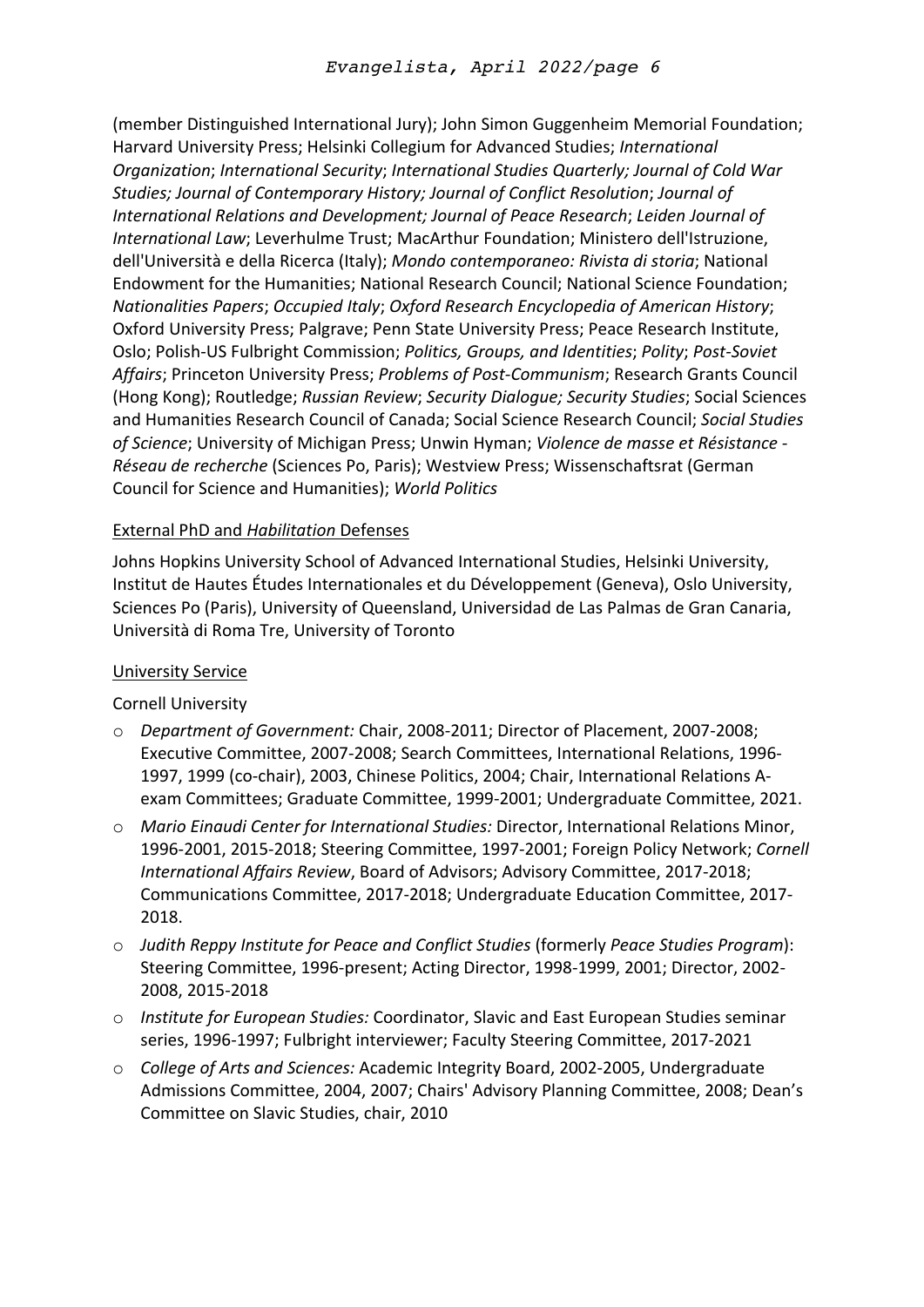- o *Graduate School:* Director of Graduate Studies, minor field of Peace Studies and Peace Science, 2011-2018
- o *University:* Faculty Senate Committee on Affirmative Action, chair, 2004-2005, member, 2007-2008; Faculty Senate Committee on Minority Education, chair, 2004-2005, member, 2007-2008; Law and Society Concentration, adviser, 2007-present; Working Group of the University Diversity Council, liaison to Faculty Senate, 2007-2008; Planning Committee, Summer Institute on Diversity, 2007-2008; University Appeals Panel, 2013 present; Vice-Provost's Committee on a Global Affairs Major, 2013-2014; University Benefits Committee, 2015-present; Justice Rising, faculty adviser, 2015-2016; Department representative to Faculty Senate, 2015-2018; Faculty Advisory Committee, Global Health Program, Dominican Republic, member, 2016-2019; Cornell Cinema Advisory Board, 2018-present

## University of Michigan

- o *Department of Political Science*: Executive Committee,1987-88; Search Committee, Chinese Politics, 1988-1989, 1990-1991; Search Committee, International Political Economy, 1991-1992; Graduate Affairs Committee, 1992-1993; Admissions Committee, 1992-1993; World Politics Subfield Coordinator, 1991-1993
- o *Center for Russian and East European Studies*: Committee on Soviet Television, 1986- 1987; Executive Committee, 1990-1991; Graduate Student Counselor, 1991-1992, 1993; Admissions Committee, 1991-1992
- o *Program on International Peace and Security Research*: MacArthur Fellowship Committee, 1988-1992; organized monthly seminar, 1989-1991

## Università di Bologna

o Member of Consiglio Scientifico, Master in Diplomazia e Politica Internazionale, 2005- 2014

Universities of Florence, Pisa, Siena, and Sant'Anna School of Advanced Studies (Pisa)

o PhD program in Political Science, European Politics and International Relations, member of the international scientific committee, 2015-2018

## Università di Roma Tre

o PhD program admissions referee, PhD advisor, Scuola Dottorale in Scienze Politiche, 2012-present

## Languages

French, Italian, Russian, German (reading), Spanish (reading)

## Publications

## **BOOKS**

- o *Gender, Nationalism, and War: Conflict on the Movie Screen* (Cambridge, UK: Cambridge University Press, 2011).
- o *Law, Ethics, and the War on Terror* (Cambridge, UK: Polity, 2008). Italian translation, *Diritto, etica e guerra al terrore* (Milan: Vita e Pensiero, 2009).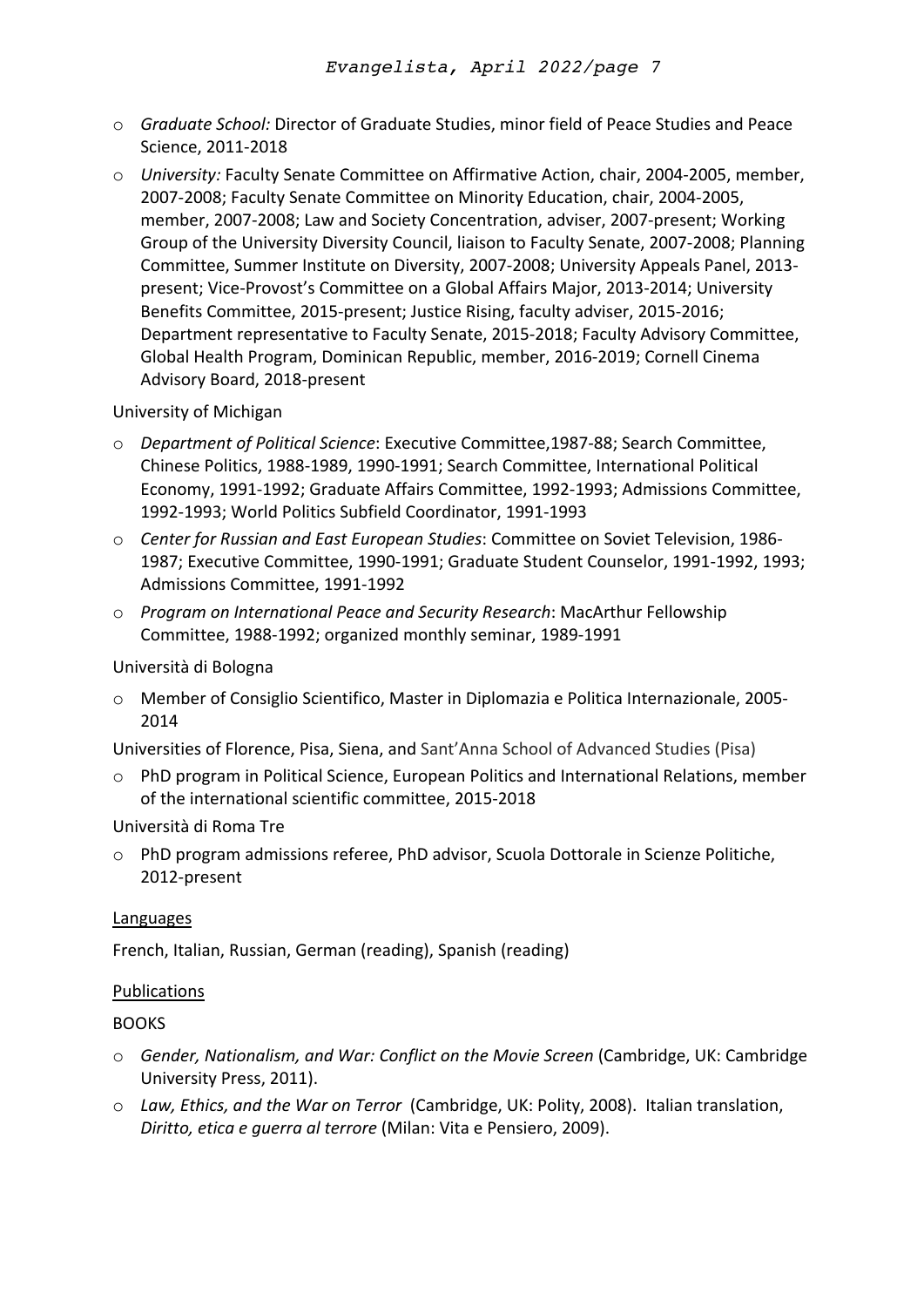- o *The Chechen Wars: Will Russia Go the Way of the Soviet Union?* (Washington, DC: Brookings Institution Press, 2002). Finnish translation, *Tshetshenian sodat* - *hajoaako Venäjä?* (Helsinki: Like Kustannus, 2004).
- o *Unarmed Forces: The Transnational Movement to End the Cold War* (Ithaca, NY: Cornell University Press, 1999, paperback, 2002).
- o *Innovation and the Arms Race: How the United States and the Soviet Union Develop New Military Technologies* (Ithaca, NY: Cornell University Press, 1988; paperback, 1989).

## EDITED VOLUMES

- o *Toward a Theory of Peace: The Role of Moral Beliefs* by Randall Caroline Watson Forsberg, edited and with an introduction by Matthew Evangelista and Neta C. Crawford (Ithaca, NY: Cornell University Press, 2019).
- o *Italy from Crisis to Crisis: Political Economy, Security, and Society in the 21st Century* (London: Routledge, 2018).
- o *Do the Geneva Conventions Matter?* (Oxford, UK: Oxford University Press, 2017), with Nina Tannenwald.
- o *The American Way of Bombing: Changing Ethical and Legal Norms, from Flying Fortresses to Drones* (Ithaca, NY: Cornell University Press, 2014), with Henry Shue.
- o *Democracy and Security: Preferences, Norms and Policy-Making* (London: Routledge, 2008), with Harald Mueller and Niklas Schoernig.
- o *Peace Studies: Critical Concepts in Political Science*, 4 vols. (London: Routledge, 2005).
- o *Partners or Rivals? European-American Relations after Iraq* (Milan: Vita e Pensiero, distributed by Cornell University Press, 2005), with Vittorio Parsi.
- o *New Wars, New Laws? Applying the Laws of War in 21st Century Conflicts* (Ardsley, NY: Transnational Publishers, 2005), with David Wippman.

# ARTICLES AND CHAPTERS

- o Russia's Warfare by War Crime and US Responsibility, *H-Diplo* Essay 425, Commentary Series on Putin's War, 29 March 2022.
- o Wilson's ideas, Carr's critique and the role of Russia in the post-Soviet space, in Enrico Fassi and Vittorio Emanuele Parsi, eds., *Liberal World Order and Beyond* (Milan: Vita & Pensiero, 2021).
- o Racism or common humanity? Depictions of Italian civilians under Allied war and occupation, *Occupied Italy*, vol. 1, no. 1 (September 2021).
- $\circ$  Searching for a middle ground? A spectrum of views of causality in qualitative research, *Italian Political Science Review/Rivista Italiana di Scienza Politica*, 19 April 2021, with Chiara Ruffa.
- o More of the Same, and Worse: Revisiting Donald Trump and the Limits of International Law, *H-Diplo/ISSF Policy Series, America and the World—The Effects of the Trump Presidency,* 2021-10, 4 March 2021.
- o The Pitfalls and Promises of Human Rights Claims in the Chechen Wars: Russia at the European Court, *European Review of International Studies*, vol. 7 (2020).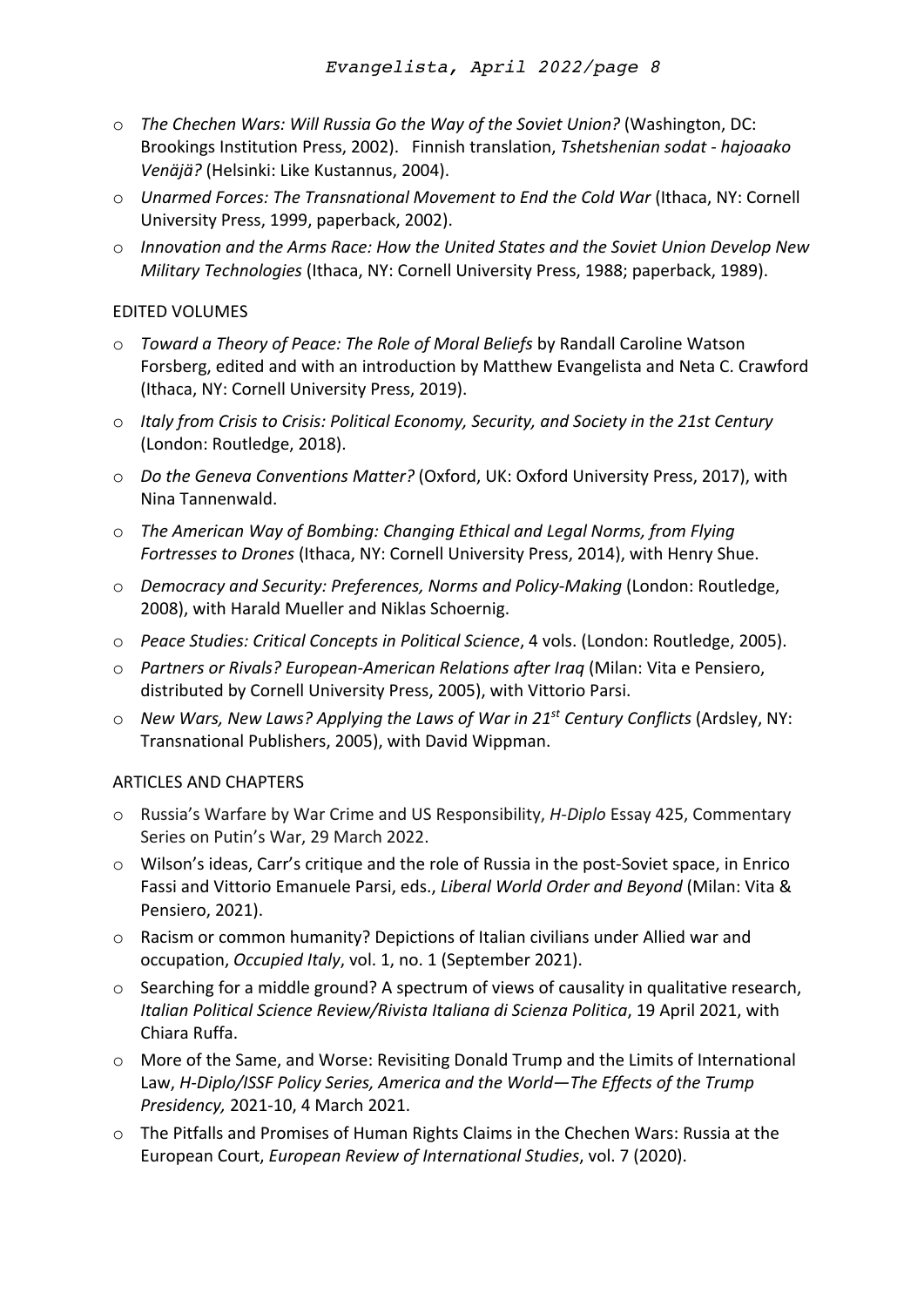- o On the Consequences of Bombing and the Origins of Spaghetti, H-Diplo Essay Series on *Learning the Scholar's Craft: Reflections of Historians and International Relations Scholars*, 14 July 2020.
- o Myron Taylor and the Bombing of Rome: The Limits of Law and Diplomacy, *Diplomacy & Statecraft*, vol. 31, no. 2 (June 2020).
- o Blurring the Borders of a New Discipline: The Achievements and Prospects of Pugwash History, in *Science, (Anti-)Communism and Diplomacy: The Pugwash Conferences on Science and World Affairs in the Early Cold War*, Alison Kraft and Carola Sachse, eds. (Leiden: Brill, 2019).
- o Globalization and International Conflict: An Introduction, *Annals of the Fondazione Luigi Einaudi*, vol. 53, no. 1 (2019).
- o Introduction: Randall Forsberg and the Path to Peace, in *Toward a Theory of Peace: The Role of Moral Beliefs* by Randall Caroline Watson Forsberg, edited and with an introduction by Matthew Evangelista and Neta C. Crawford (Ithaca, NY: Mario Einaudi Center for International Studies, 2018).
- o Italy in Crisis: *Eppur si muove,* in *Italy from Crisis to Crisis: Political Economy, Security, and Society in the 21st Century,* Matthew Evangelista, ed. (London: Routledge, 2018).
- o How the Geneva Conventions Matter, in *Do the Geneva Conventions Matter?* Matthew Evangelista and Nina Tannenwald, eds. (Oxford, UK: Oxford University Press, 2017).
- o Donald Trump and the Limits of International Law, *H-Diplo/ISSF Policy Series: America and the World - 2017 and Beyond*, 24 May 2017.
- o How the 'end of the Cold War' ended, in *Uses of 'the West': Security and the Politics of Order*, Gunther Hellman and Benjamin Herborth, eds. (Cambridge, UK: Cambridge University Press, 2016).
- o Blockbusters, Nukes, and Drones: trajectories of change over a century, *The Asia-Pacific Journal: Japan Focus*, vol. 14, issue 23, no. 3, 1 December 2016. (French translation: Bombes de gros calibre, armes nucléaires et drones : un siècle de trajectoires d'évolution, *Violence de masse et Résistance - Réseau de recherche*, Sciences Po, 27 January 2017).
- o Manipulation and Memory in John Huston's *The Battle of San Pietro*, *Film & History*, vol. 46, no. 1 (Summer 2016).
- o Paradoxes of Violence and Self-determination, *Ethnopolitics*, vol. 14, no. 5 (August 2015). Reprinted in *Self-Determination in the Early Twenty First Century: A Double Edged Concept*, Uriel Abulof and Karl Cordell, eds. (New York: Routledge, 2016).
- o Explaining the Cold War's end: process tracing all the way down? in *Process Tracing: From Metaphor to Analytic Tool*, Andrew Bennett and Jeffrey T. Checkel, eds. (Cambridge, UK: Cambridge University Press, 2015).
- o Crisi Ucraina, tra cause e possibili soluzioni (The Ukrainian crisis, between causes and possible solutions), *Vita e Pensiero* (Milan), no. 1 (January-February 2015).
- o Introduction: The American Way of Bombing, in *The American Way of Bombing: Changing Ethical and Legal Norms, from Flying Fortresses to Drones*, Matthew Evangelista and Henry Shue, eds. (Ithaca, NY: Cornell University Press, 2014).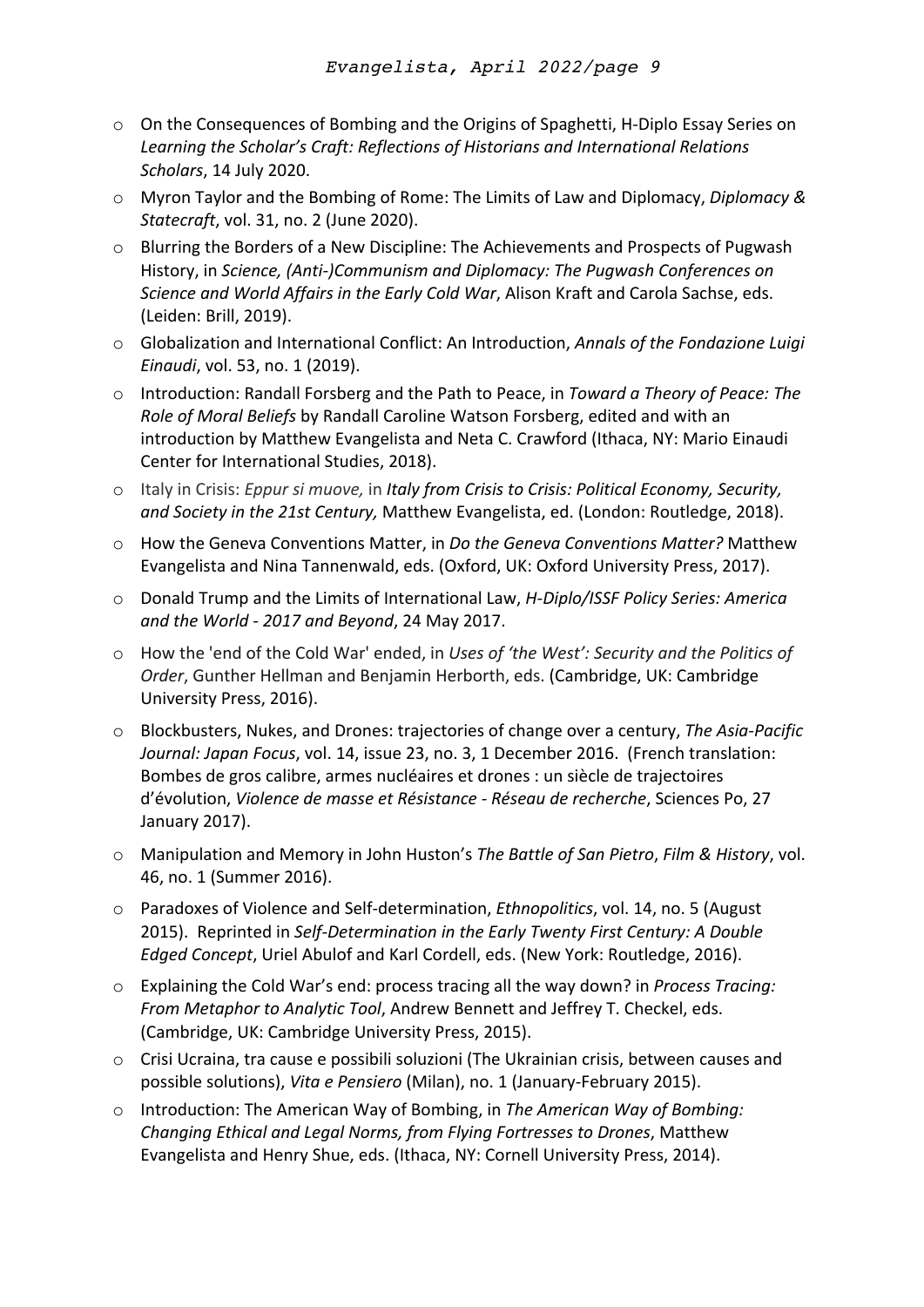- o A "War on Terror" by any other name…What did Obama change? Publication 2012-02, Mario Einaudi Center for International Studies, Cornell University, September 2012, revised February 2013 (English version of the Epilogue to the ill-fated Arabic translation of *Law, Ethics, and the War on Terror*).
- o Revisiting the Helsinki Principles: Are They Still Relevant to European Security? in *Crisis and Change: The Geopolitics of Global Governance*, Simona Beretta and Roberto Zoboli, eds. (Milan: Vita e Pensiero, 2012).
- o Atomic Ambivalence: Italy's Evolving Attitude toward Nuclear Weapons, in *Italy's Foreign Policy in the Twenty-First Century*, Giampiero Giacomello and Bertjan Verbeek, eds. (Lanham, MD: Lexington Books, 2011).
- o Nuclear Abolition or Nuclear Umbrella: Choices and Contradictions in US Proposals, in *Getting to Zero The Path to Nuclear Disarmament,* Catherine McArdle Kelleher and Judith Reppy, eds. (Stanford, CA: Stanford University Press, 2011); reprinted in *Arms Control and Disarmament: 50 Years of Experience in Nuclear Education*, Paolo Foradori, Giampiero Giacomello, and Alessandro Pascolini, eds. (London: Palgrave MacMillan, 2018).
- o Transnational Organizations and the Cold War, in *The Cambridge History of the Cold War*, vol. 3, Melvyn P. Leffler and Odd Arne Westad, eds. (Cambridge, UK: Cambridge University Press, 2010).
- o Peace Studies, in *Manuale di studi strategici: Da Sun Tzu alle 'nuove guerre'* [Manual of strategic studies: From Sun Tzu to the 'new wars'], Giampiero Giacomello and Gianmarco Badialetti, eds. (Milan: Vita e Pensiero, 2009, 2nd ed., 2017).
- o One or Many? Western Approaches to Security, in *Security in the West: Evolution of a Concept*, Giampiero Giacomello and R. Craig Nation, eds. (Milan: Vita e Pensiero, 2009).
- o I molti vincoli della politica estera americana [The many constraints on American foreign policy], *il Mulino*, n. 1/09 (January-February 2009).
- o La Russia può essere di nuovo un nemico? [Could Russia become an enemy again?], *Vita e Pensiero* (Milan), no. 6 (November-December 2008).
- o The Chechen Conflict at 18: Historical and International Perspectives, *Quaderni di Relazioni Internazionali*, no. 8 (October 2008).
- o Le guerre [The wars], in *Cecenia: Una Guerra e una pacificazione violenta* [Chechnya: A war and a violent pacification], Marco Buttino and Alessandra Rognoni, eds. (Turin: Silvio Zamorani editore, 2008).
- o Introduction, chapter 1 in *Democracy and Security: Preferences, Norms and Policy-Making* (London: Routledge, 2008), edited by Matthew Evangelista, Harald Mueller and Niklas Schoernig (co-authored with Harald Mueller).
- o Much ado about democracy: some skeptical observations on democracies and war, chapter 9 in *Democracy and Security: Preferences, Norms and Policy-Making* (London: Routledge, 2008), edited by Matthew Evangelista, Harald Mueller and Niklas Schoernig (co-authored with Judith Reppy).
- $\circ$  Ethical and Legal Dimensions of International Relations in the 21<sup>st</sup> Century, in Vittorio Emanuele Parsi and Andrea Locatelli, eds., *Key Challenges to the Global System* (Milan: Vita e Pensiero, 2007).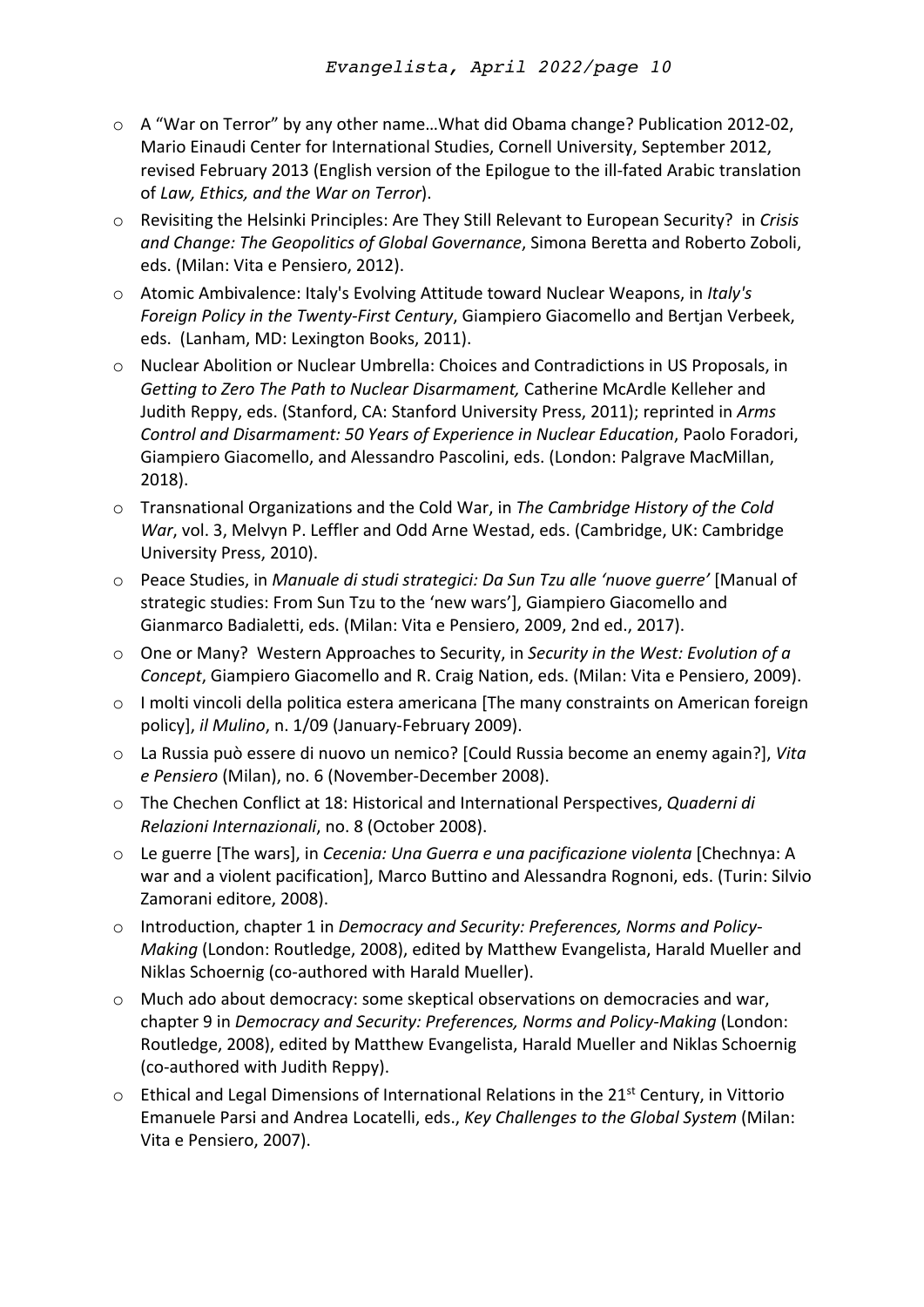- o The Dangerous Study of Peace and the Risk to Academic Freedom, *International Studies Perspectives*, vol. 8, issue 4 (November 2007).
- o Which Model for Russia? in Camilla Beria di Argentine, ed., *Sistemi di* Welfare *a Confronto* (Milan: Giuffrè Editore, 2007).
- o Onu e diritti umani, oltre l'egemonia Usa [The UN and human rights, beyond US hegemony], *Vita e Pensiero* (Milan), no. 2 (March-April 2007).
- o The Power of Precedent: Will American Practice Change the Norms of International Humanitarian Law? *Crossroads*, vol. 6, no. 1 (2006), reprinted in Asifa Begum, ed., *Judicial Precedent: Theory and Practice* (Hyderabad, India: Amicus Books, 2008).
- o Il diritto bellico ai tempi del terrore [Law of war in a time of terror], *Biblioteca della libertà* (Turin), vol. 41, no. 182 (January-March 2006).
- o Is Putin the New de Gaulle? A Comparison of the Chechen and Algerian Wars, *Post-Soviet Affairs*, vol. 21, no. 4, (October-December 2005).
- o Sodan lait terrorismin aikakaudella [The laws of war in the age of terrorism], *Rauhan Puolesta* (Helsinki), no. 3 (October 2005).
- o Ingushetia as a Microcosm of Putin's Reforms, *Global Dialogue*, vol. 7, nos. 3-4 (Summer/Autumn 2005).
- o La via europea alla sicurezza [The European road to security], *Biblioteca della libertà* (Turin), vol. 40, no. 179 (April-June 2005).
- o Are 'European Values' for Export? in Alessia Casetta, ed., *Increasing Complexity in International Relations: Economy, Politics, and Values* (Milan: ASERI, 2005).
- o Introduction, in Matthew Evangelista, *Peace Studies: Critical Concepts in Political Science*, 4 vols. (London: Routledge, 2005).
- o Il caso Cecenia, Putin e la guerra al terrorismo [The Case of Chechnya, Putin, and the War on Terrorism], *Vita e Pensiero* (Milan), no. 4 (July-August 2004).
- o Zostawcie noże w szatni [Leave the knives in the cloakroom], *Forum* (Warsaw), no. 37, (13-19 September 2004).
- o Explaining the End of the Cold War: Turning Points in Soviet Security Policy, in Olav Njølstad, ed., *The Last Decade of the Cold War: From Conflict Escalation to Conflict Transformation* (London: Frank Cass, 2004).
- o Will Russia Go the Way of the Soviet Union? in Michel Seymour, ed., *The Fate of the Nation State* (Montréal: McGill-Queen's University Press, 2004).
- o Turning Points in Arms Control, in Richard K. Herrmann and Richard Ned Lebow, eds., *Ending the Cold War: Interpretations, Causation, and the Study of International Relations* (New York: Palgrave Macmillan, 2004).
- o Culture, Identity, and Conflict: The Influence of Gender, in National Research Council, *Conflict and Reconstruction in Multiethnic Societies* (Washington, DC: The National Academies Press, 2003).
- o Priorities for Research on Culture, Identity, and Conflict (co-author), in National Research Council, *Conflict and Reconstruction in Multiethnic Societies* (Washington, DC: The National Academies Press, 2003).
- o Chechnya's Russia Problem, *Current History* (October 2003).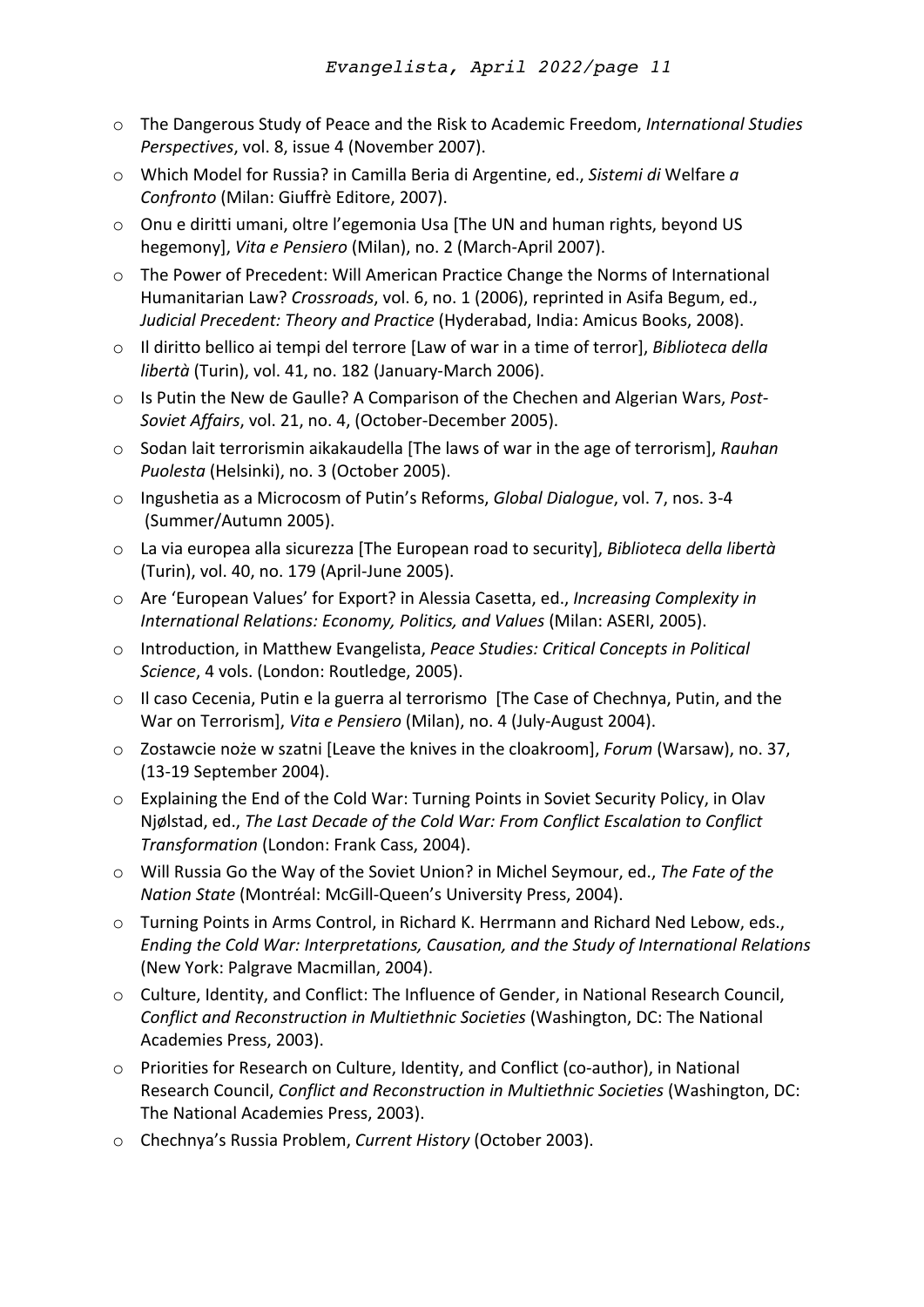- o Wars Without End, *The Bookpress,* vol. 13, no. 2 (March 2003).
- o Teaching Writing about International Relations, in Jonathan Monroe, ed., *Local Knowledges, Local Practices: Writing in the Disciplines at Cornell* (Pittsburgh, PA: University of Pittsburgh Press, 2003).
- o Che differenza può fare un giorno: la Russia e l'Occidente dopo l'11 settembre [What a difference a day makes: Russia and the West after September 11<sup>th</sup>], in V.E. Parsi, ed., *Che differenza può fare un giorno: Guerra, pace e sicurezza dopo l'11 settembre* (Milan: Vita e Pensiero, 2003).
- o Scofflaw Diplomacy, *The Bookpress*, vol. 12, no. 7 (November 2002). Revised version published as The Peace Movement's Iraq Problem – and Opportunity, in *Iraq and Beyond: The New U.S. National Security Strategy*, Peace Studies Program Occasional Paper #27 (January 2003).
- o Geopolitika i budushchee Rossiiskoi Federatsii [Geopolitics and the Future of the Russian Federation], *Polis: Politicheskie issledovaniia* (Moscow), no. 2 (March) 2002.
- o Struttura interna e politica estera [Domestic structure and foreign policy], in G. John Ikenberry and Vittorio Emanuele Parsi, eds., *Teorie e metodi delle Relazioni Internazionali. La disciplina e la sua evoluzione* (Rome-Bari: Laterza, 2001).
- o Norms, Heresthetics, and the End of the Cold War, *Journal of Cold War Studies*, vol. 3, no. 1 (Winter 2001).
- o An Interview with Galina Starovoytova, *Post-Soviet Affairs*, vol. 15, no. 3 (July-September 1999).
- o Russia's Fragile Union, *Bulletin of the Atomic Scientists*, vol. 55, no. 3 (May/June 1999).
- o Domestic Structure and International Change, in G. John Ikenberry and Michael Doyle, eds., *New Thinking in International Relations Theory* (Boulder, CO: Westview, 1997). Earlier version in Panayiotis Ifestos, ed., *Cosmos Yearbook 1995: International Relations Theory at a Crossroads* (Crestwood, NY: Aristide Caratzas/Melissa International Publications, 1996).
- o Second-Guessing the Experts: Citizens' Group Criticism of the Central Intelligence Agency's Estimates of Soviet Military Policy, *International History Review*, vol. 19, no. 3 (August 1997).
- o Historical Legacies and the Politics of Intervention in the Former Soviet Union, in Michael E. Brown, ed., *The International Dimensions of Internal Conflict* (Cambridge, MA: MIT Press, 1996).
- o Stalin's Revenge: Institutional Barriers to Internationalization in the Soviet Union, in Robert Keohane and Helen Milner, eds. *Internationalization and Domestic Politics*  (Cambridge, UK: Cambridge University Press, 1996).
- o From Each According to Its Abilities: Competing Theoretical Approaches to the Post-Soviet Energy Sector, in Celeste Wallander, ed., *The Sources of Russian Conduct after the Cold War* (Boulder, CO: Westview, 1996).
- o Transnational Relations, Domestic Structures, and Security Policy in the USSR and Russia, in Thomas Risse-Kappen, ed., *Bringing Transnational Relations Back In: Non-State Actors, Domestic Structures, and International Institutions* (Cambridge, UK: Cambridge University Press, 1995).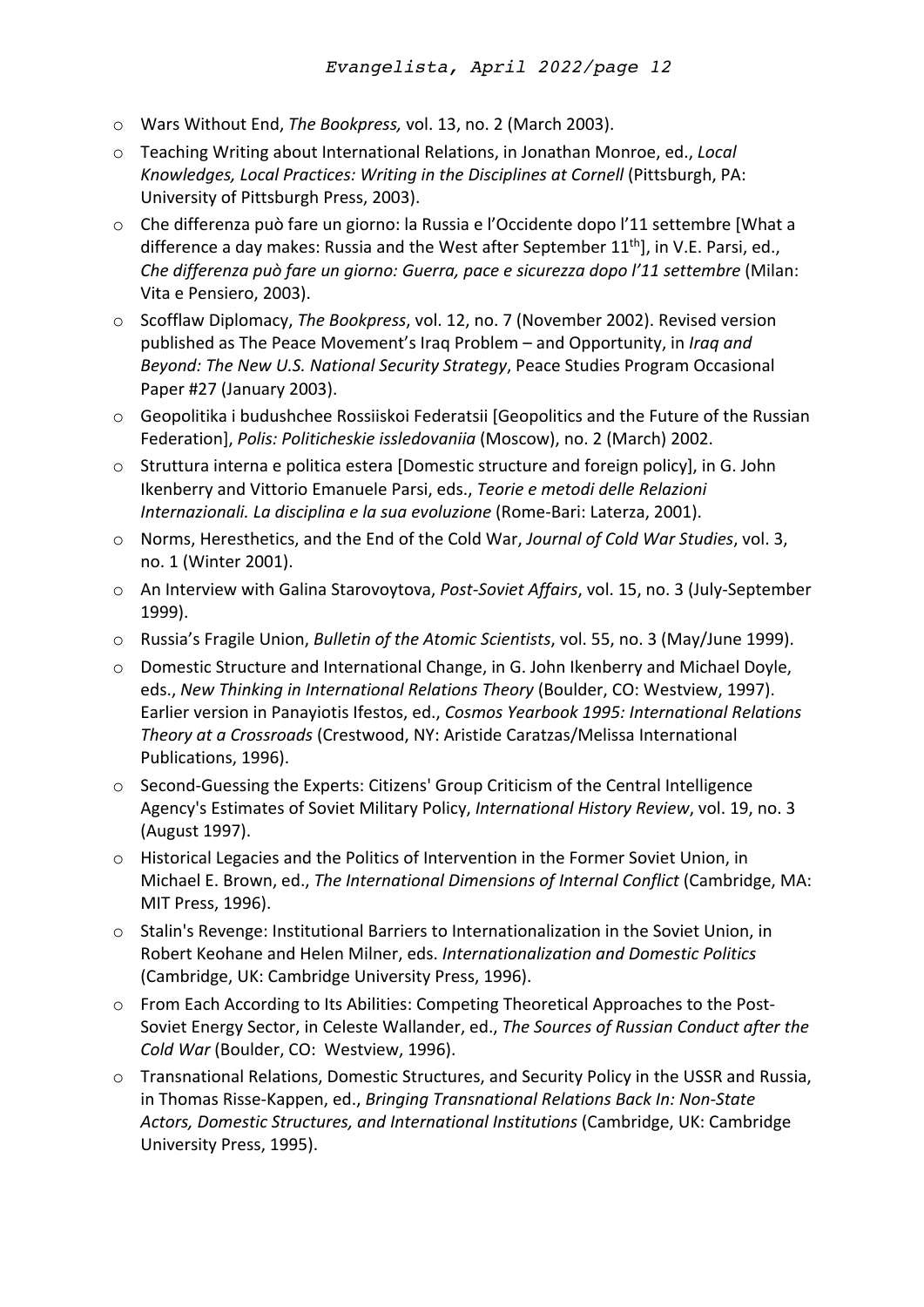- o Why Russia Opposes Expansion: NATO Stay Away From My Door, *The Nation*, 5 June 1995.
- o The Paradox of State Strength: Transnational Relations, Domestic Structures, and Security Policy in Russia and the Soviet Union, *International Organization*, vol. 49, no. 1 (Winter 1995).
- o Internal and External Constraints on Grand Strategy: The Soviet Case, in Richard Rosecrance and Arthur Stein, eds., *The Domestic Bases of Grand Strategy* (Ithaca, NY: Cornell University Press, 1993).
- o Democracies, Authoritarian States, and International Conflict, in Richard Ned Lebow and Barry Strauss, eds., *Hegemonic Rivalry: From Thucydides to the Nuclear Age* (Boulder, CO: Westview Press, 1991).
- o Sources of Moderation in Soviet Security Policy, in Philip Tetlock, Robert Jervis, et al., eds., *Behavior, Society, and Nuclear War,* vol. 2 (New York: Oxford University Press, 1991).
- o Greece, Turkey, and the Improvement of U.S.-Soviet Relations, in D.C. Constas, ed., *The Greek-Turkish Conflict in the 1990s: Domestic and External Influences* (London: Macmillan, 1991).
- o Soviet Policy toward Strategic Arms Control, in Bruce Parrott, ed., *The Dynamics of Soviet Defense Policy* (Washington, DC: Wilson Center Press, 1990).
- o Cooperation Theory and Disarmament Negotiations in the 1950s, *World Politics*, vol. 42, no. 4 (July 1990).
- o Arms Races and Arms Control: Soviet Views, in Carl Jacobsen, et al., eds., *Strategic Power: USA/USSR* (New York: St. Martin's, 1990).
- o Issue-Area and Foreign Policy Revisited, *International Organization*, vol. 43, no. 1 (Winter 1989). Reprinted in Sheila Jasanoff, ed., *Comparative Science and Technology Policy* (Cheltenham, UK: Edward Elgar, 1997).
- o Economic Reform and Military Technology in Soviet Security Policy, *The Harriman Institute Forum*, vol. 2, no. 1 (January 1989).
- o How Technology Fuels the Arms Race, *Technology Review*, vol. 91, no. 5 (July 1988). Reprinted in James M. Henslin, ed. *Social Problems Today: Coping with the Challenges of a Changing Society* (Englewood Cliffs, NJ: Prentice Hall, 1990).
- o Military Influence in Soviet Politics: Red Militarism or National Security Consensus? in David Carlton and Carlo Schaerf, eds., *The Arms Race in the Era of Star Wars* (London: Macmillan, 1988).
- o New Thinking in Foreign Policy, *The Nation*, 13 June 1987.
- o Sakharov and Gorky, *Bulletin of the Atomic Scientists*, vol. 43, no. 3 (April 1987).
- o Exploiting the Soviet Threat to Europe, *Bulletin of the Atomic Scientists*, vol. 43, no. 1 (January/February 1987).
- o Gorbachev's Next Move, *Harper's Magazine*, vol. 274, no. 1640 (January 1987).
- o The New Soviet Approach to Security, *World Policy Journal*, vol. 3, no. 4 (Fall 1986). Translated as: La nueva orientacion de la U.R.S.S. en materia de seguridad, *Afers internacionals* [Barcelona], vol. 11 (1987).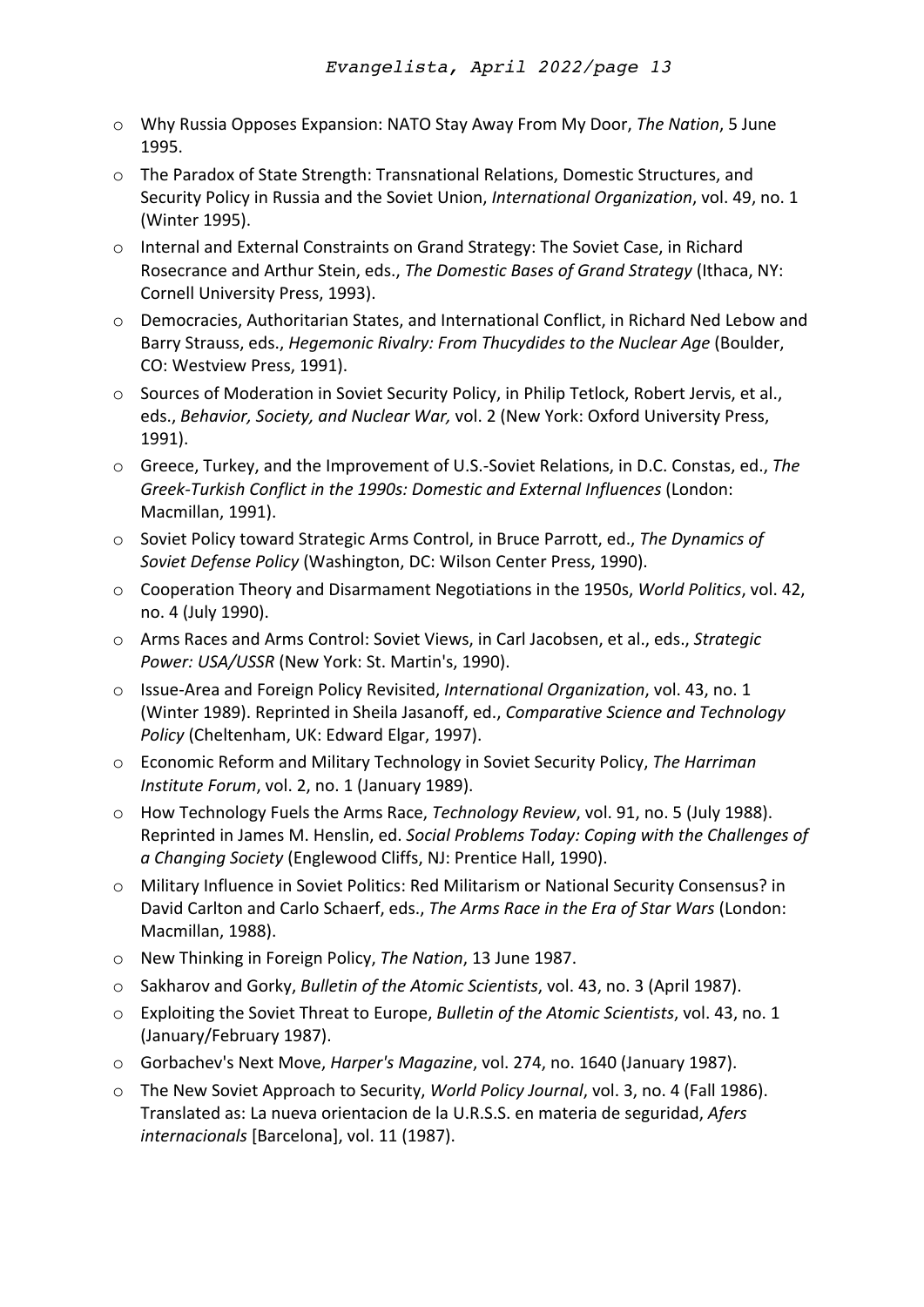- o Case Studies and Theories of the Arms Race, *Bulletin of Peace Proposals*, vol. 17, no. 2 (June 1986).
- o The Evolution of the Soviet Tactical Air Forces, *The Soviet Armed Forces Review Annual*, vol. 7 (1983).
- o Russia Looks West: The Myth of 'Hostage Europe,' *The Nation*, 7 May 1983.
- o Stalin's Postwar Army Reappraised, *International Security*, vol. 7, no. 3 (Winter 1982- 1983). Reprinted in Sean M. Lynn-Jones, Steven E. Miller, and Stephen Van Evera, eds., *Soviet Military Policy* (Cambridge, MA: MIT Press, 1989); and in Alexander Dallin, ed., *Soviet Foreign Policy, 1917-1990* (New York: Garland, 1992).
- o Soviet People Support Arms, *In These Times* [Chicago], 31 March-6 April 1982.
- o Soviet Civil Defense, *PSR Newsletter*, vol. 2, no. 2 (Summer 1981).
- o END and a Nuclear Weapon Freeze, *ADIU Report* [Armament and Disarmament Information Unit, Sussex, England], July/August 1981 (coauthor with Randall Forsberg and Mark Niedergang).

# REVIEW ESSAYS

- o Why We Fight Wars, *The Chronicle of Higher Education*, 28 May 2017.
- o Is War Too Easy? *Perspectives on Politics*, vol. 14, no. 1 (March 2016).
- o Review of Kimberly Marten. *Warlords: Strong-Arm Brokers in Weak States*, in *H-Diplo/ISSF Roundtable Reviews*, vol. 5, no. 1 (2013).
- o L'ora di religione, review of *Ritorno dall'esilio: La religione nelle relazioni internazionali,*  edited by Pavlos Hatzopoulos and Fabio Petito, *La rivista dei libri* [Italian edition of *New York Review of Books*] (December 2007).
- o Review of Andrei *Sakharov: Nauka i svoboda*, by Gennadii Gorelik, and *Sakharov: A Biography*, by Richard Lourie, in *Kritika: Explorations in Russian and Eurasian History*, vol. 5, no. 3 (Summer 2004).
- o Rough-and-Tumble World: Men Writing about Gender and War, review of *War and Gender: How Gender Shapes the War System and Vice Versa*, by Joshua Goldstein, in *Perspectives on Politics*, vol. 1, no. 2 (June 2003).
- o Coping with Globalization: From Suspended Sovereignty to Continuous Bargaining, review of *Interesse nazionale e globalizzazione: I regimi democratici nelle trasformazioni del sistema post-westfaliano*, by Vittorio Emanuele Parsi, in *International Studies Review*, vol. 3, issue 1 (Spring 2001).
- o New Politics in the Soviet Union, *American Political Science Review*, vol. 85, no. 4 (December 1991).
- o Why the Soviets Buy the Weapons They Do, *World Politics*, vol. 36, no. 4 (July 1984). Reprinted in Nils Petter Gleditsch & Olav Njølstad, eds., *Arms Races: Technological and Political Dynamics* (London: Sage, 1990).
- o Offense or Defense: A Tale of Two Commissions, *World Policy Journal*, vol. 1, no. 1 (Fall 1983).
- o Leading the Pact, *Arms Control Today*, October 1982.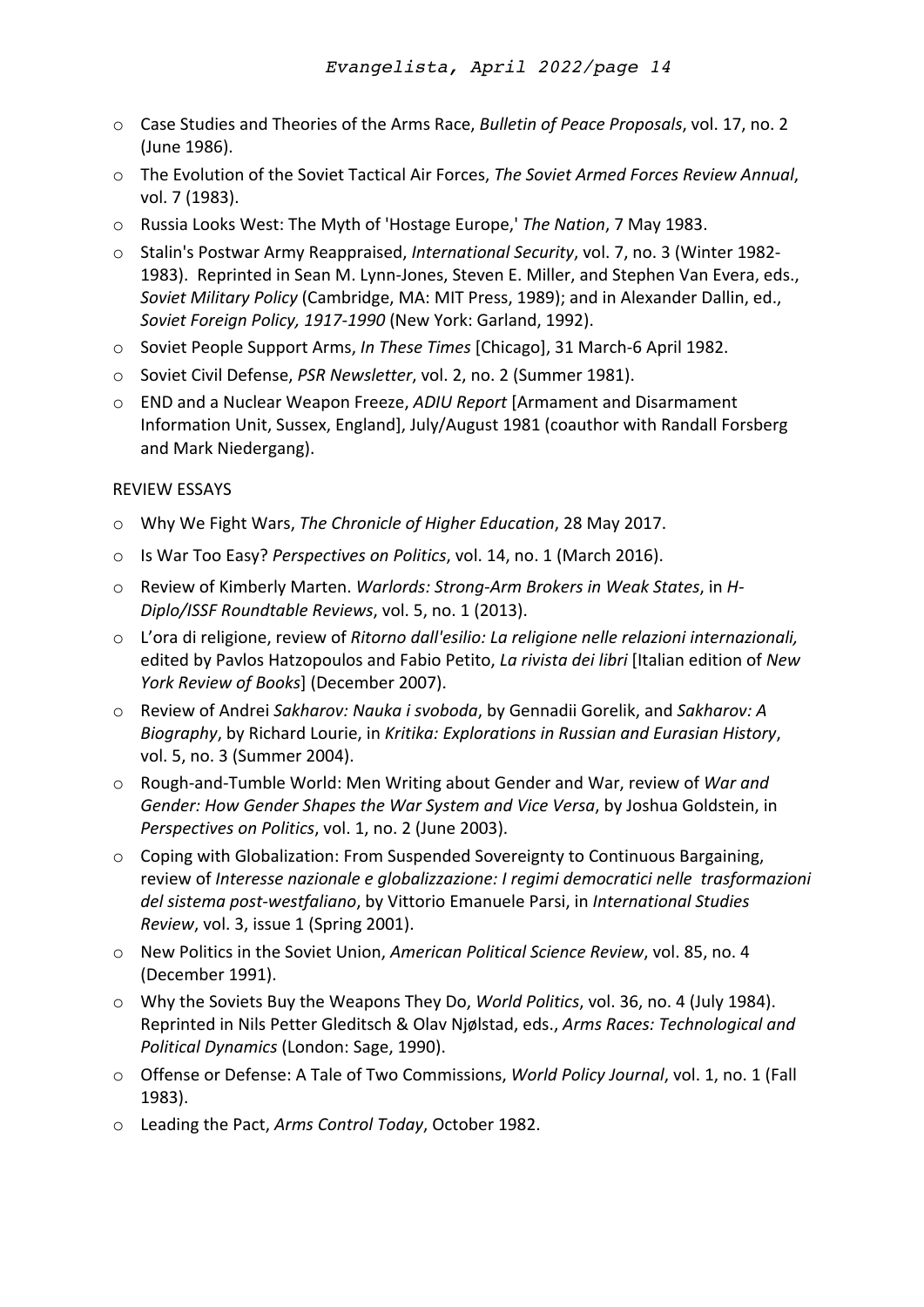## REPORTS, REVIEWS, INTERVIEWS, NEWSPAPER ARTICLES, CORRESPONDENCE

- o Review of *The Wrecking of the Liberal World Order* by Vittorio Emanuel Parsi, *Journal of Peace Research* book note, 4 February 2022.
- o Randall Forsberg and the Nuclear Freeze Movement: Selected Materials from the Institute for Defense and Disarmament Studies Archive, December 2021, introduction to online digital collection (with Agniezska Nimark).
- o Review of *Soberanía y no intervención: orígenes y evolución* by Francisco Villagrán de León, *Journal of Peace Research* book note, 2 August 2021.
- o Rejoining Iran nuclear deal is not easy, interview with Niloofar Adibnia, Iranian Labour News Agency, 18 March 2021.
- o Fakhrizadeh assassination deliberately intended to hinder return to JCPOA, interview with Mohammad Mazhari, *Tehran Times*, 8 December 2020.
- o Introduction to Forum 25 on the Importance of White House Presidential Tapes in Scholarship, *H-Diplo*/ISSF, 2 November 2020.
- o Introduction to roundtable discussion of Randall Caroline Watson Forsberg, *Toward A Theory of Peace: The Role of Moral Beliefs*, *H-Diplo* Roundtable XXII-9, 19 October 2020.
- o Only sympathy with the Iranian people not likely to succeed (*sic*), interview with Niloofar Adibnia, Iranian Labour News Agency, 5 October 2020.
- o Review of *The Firebird: The Elusive Fate of Russian Democracy* by Andrei Kozyrev, *Journal of Peace Research* book note, 14 August 2020.
- o Review of *Law Applicable to Armed Conflict* by Ziv Bohrer, Janina Dill, and Helen Duffy, *Journal of Peace Research* book note, 16 June 2020.
- o Cornell University professor says people shouldn't be denied access to medicine, interview, *Tehran Times*, 10 May 2020.
- o Chechnya, Yeltsin, and Clinton: The Massacre at Samashki in April 1995 and the US Response to Russia's War in Chechnya, introductory essay and summary of declassified documents, National Security Archive Briefing Book #702, edited with Svetlana Savranskaya, 15 April 2020.
- o Europeans have been slow in implementing INSTEX: U.S. professor, *Tehran Times*, 26 February 2020.
- o Many of Trump's actions are impulsive and ill-considered, interview with Niloofar Adibnia, Iranian Labour News Agency, 25 February 2020.
- $\circ$  Illegal act that risks increasing conflict in Middle East, interview with Niloofar Adibnia, Iranian Labour News Agency, 11 January 2020.
- $\circ$  Sanctions that limit people's access to medicine are immoral, interview with Niloofar Adibnia, Iranian Labour News Agency, 18 December 2019.
- o Stati Uniti cinici, Europa divisa, vince il sovranismo, *Corriere della Sera*, 22 September 2019, discussion with Luigi Einaudi and Viviana Mazza.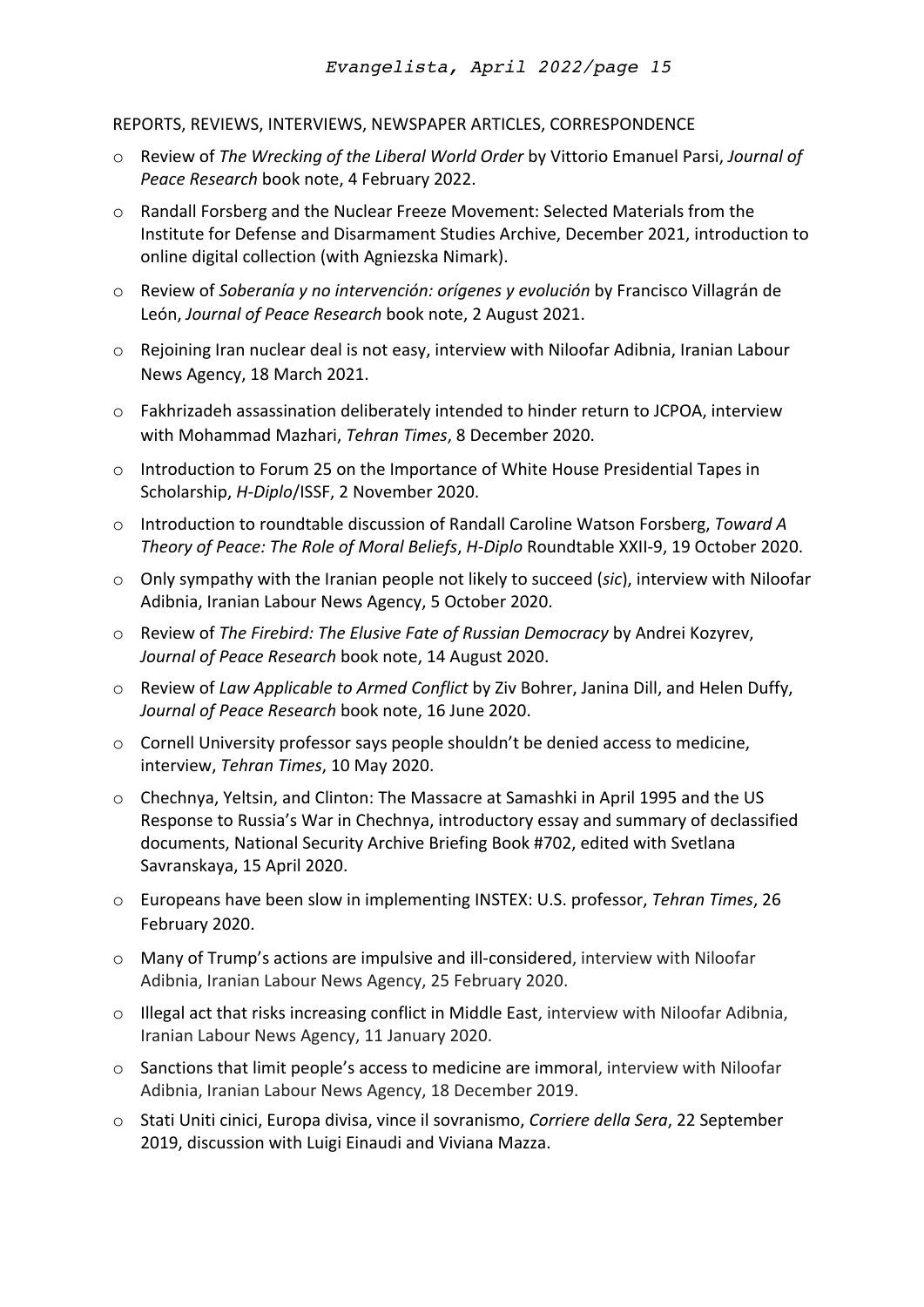- o Introduction to The Pugwash Conferences and the Global Cold War: Scientists, Transnational Networks, and the Complexity of Nuclear Histories, *H-Diplo Article Review* Forum 852, 25 April 2019.
- $\circ$  EU is under considerable pressure from the United States regarding SPV, interview with Niloofar Adibnia, Iranian Labour News Agency, 29 January 2019.
- o Review of *The Rise of Organised Brutality: A Historical Sociology of Violence*, by Siniša Malešević, *Journal of Peace Research* book note, 7 January 2019.
- o Myron Rush, in *Memorial Statements*, Cornell University Faculty 2017-2018, Office of the Dean of the Faculty, Ithaca, New York, 2018, coauthor with Valerie Bunce and Isaac Kramnick.
- o Cornell Welcomes Another Torturer, *Cornell Daily Sun*, 20 March 2018.
- o A Response to Gregg Herken's review of Daniel Ellsberg, *The Doomsday Machine: Confessions of a Nuclear War Planner, H-Diplo,* 1 March 2018.
- o Yeltsin's War in Chechnya, *New York Review of Books*, 18 January 2018.
- o Resucitar la vieja URSS, interview with Esther Sanz Sieteiglesias, *La Razón* (Madrid), 22 November 2017.
- o La venganza por Siria, interview with Esther Sanz Sieteiglesias, *La Razón* (Madrid), 5 April 2017.
- o Review of *Europe's Intellectuals and the Cold War: The European Society of Culture, Post-War Politics and International Relations* by Nancy Jachec, *European History Quarterly*, vol. 47, no. 2 (2017).
- o On 'Democracy,' Letter to the Editor, *New York Times Book Review*, 21 May 2017.
- o Diritti umani, conflitti armati e il diritto internazionale: il ruolo dell'individuo nel contesto europeo [Human rights, armed conflict, and international law: the role of the individual in the European context], *Lectio Magistralis* lecture at the ceremony for the inauguration of academic year, 2016-2017, Università degli Studi Roma Tre, Rome, Italy, 29 November 2016, text published in *Roma Tre News*, vol. 18, no. 3.
- o A Lack of Transparency, *Cornell Daily Sun*, 26 January 2016.
- o Review of *Crimes of Peace: Mediterranean Migrations at the World's Deadliest Border* by Maurizio Albahari, *Human Rights Quarterly*, vol. 38 (2016).
- o Review of *Libere sempre: Una ragazza della Resistenza a una ragazza di oggi* by Marisa Ombra, *Journal of Modern Italian Studies*, vol. 20, no. 4 (2015).
- o Review of *Italian Women and International Cold War Politics, 1944–1968* by Wendy Pojmann, *Journal of Modern Italian Studies*, vol. 18, no. 5 (2013).
- o L'illegalità dei droni [The illegality of drones], *Il Margine* (Trento), vol. 33, no. 3 (2013), interview conducted by Mirco Elena.
- o Review of *The United States, International Law, and the Struggle against Terrorism, by*  Thomas Michael McDonnell, in *Journal of Cold War Studies*, vol. 15, no. 1 (Winter 2013).
- o War and Separatism, interview, *Post-War Watch*, 6 February 2012.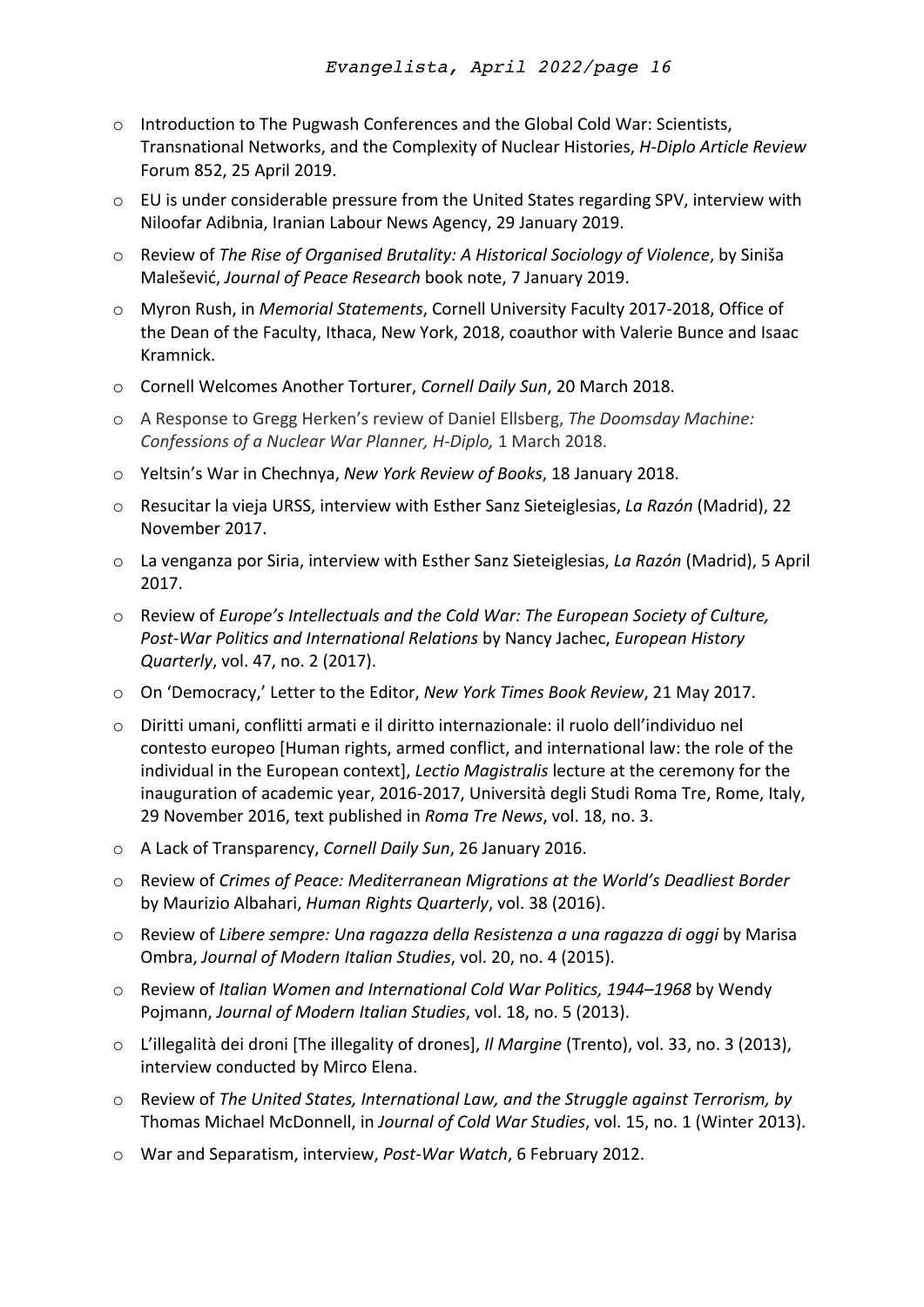- o Coping with 9/11: Alternatives to the War Paradigm, report prepared for the *Costs of War project*, Watson Institute, Brown University, 16 June 2011.
- o No és gaire popular als Estats Units dir que la tortura és il·legal [It is not very popular in the United States to say that torture is illegal], *ara.cat* (Barcelona), 15 May 2011, interview conducted by Carme Colomina.
- o Più etica contro il terrore [More ethics against terror], *Avvenire* (Milan), 1 December 2009, interview conducted by Alberto Simoni.
- o Review of *La sfida nucleare: La politica estera italiana e le armi atomiche 1945–1991*, by Leopoldo Nuti, in *Journal of Cold War Studies*, vol. 11, no. 2 (Spring 2009).
- o Some Wars Are More Unequal Than Others (review of Alessandro Colombo, *La guerra ineguale: Pace e violenza nel tramonto della società internazionale*), *International Studies Review*, vol. 9, no. 1 (March 2007).
- o Review of *When Stars and Stripes Met Hammer and Sickle*, by Ross Mackenzie, in *Journal of Cold War Studies*, vol. 9, no. 3 (Summer 2007).
- o Toward a United, but Plural, West (review of Vittorio Emanuele Parsi, *The Inevitable Alliance: Europe and the United States Beyond Iraq*), *International Studies Review*, vol. 9, no. 1 (Summer 2007).
- o Film review, *Deadly Enemies*, directed by Susan Lambert, *Slavic Review*, vol. 65, no. 4 (Winter 2006).
- o Teaching Gender, War, and Nationalism, *Newsletter*, Department of Government, Cornell, November 2006.
- o Andrei Sakharov, in Jay Winter and John Merriman, eds., *Encyclopedia of Modern Europe, Europe since 1914 - Encyclopedia of the Age of War and Reconstruction*, 2nd ed. (New York: Charles Scribner's Son, 2006).
- o Chechnya, in Jay Winter and John Merriman, eds., *Encyclopedia of Modern Europe, Europe since 1914 - Encyclopedia of the Age of War and Reconstruction*, 2nd ed. (New York: Charles Scribner's Son, 2006).
- o Quando la tortura non è più un tabù: una riflessione dopo Abu Ghraib [When torture is no longer a tabu: a reflection after Abu Ghraib], *Corriere del Mezzogiorno* (Naples supplement to *Corriere della Sera*), 16 March 2006, interview conducted by Fabio Petito and Massimo Galluppi.
- o L'altra faccia dell'hockey su ghiaccio [The other face of ice hockey], *Avvenire* (Milan), 15 March 2006, interview conducted by Francesca Lozito.
- o What is really dangerous in this country? *Socialist Worker*, 24 February 2006, interview.
- $\circ$  Is Putin the New de Gaulle? A Comparison of the Chechen and Algerian Wars, Einaudi Center for International Studies (Cornell) Working Paper # 05.2005.
- o Other Voices: When the Times Writes About Covert Operations (Letter to the Public Editor), *New York Times*, 26 June 2005.
- o Ingushetiia as a Microcosm of Putin's Reforms, Policy Memo No. 346, Program on New Approaches to Russian Security, November 2004.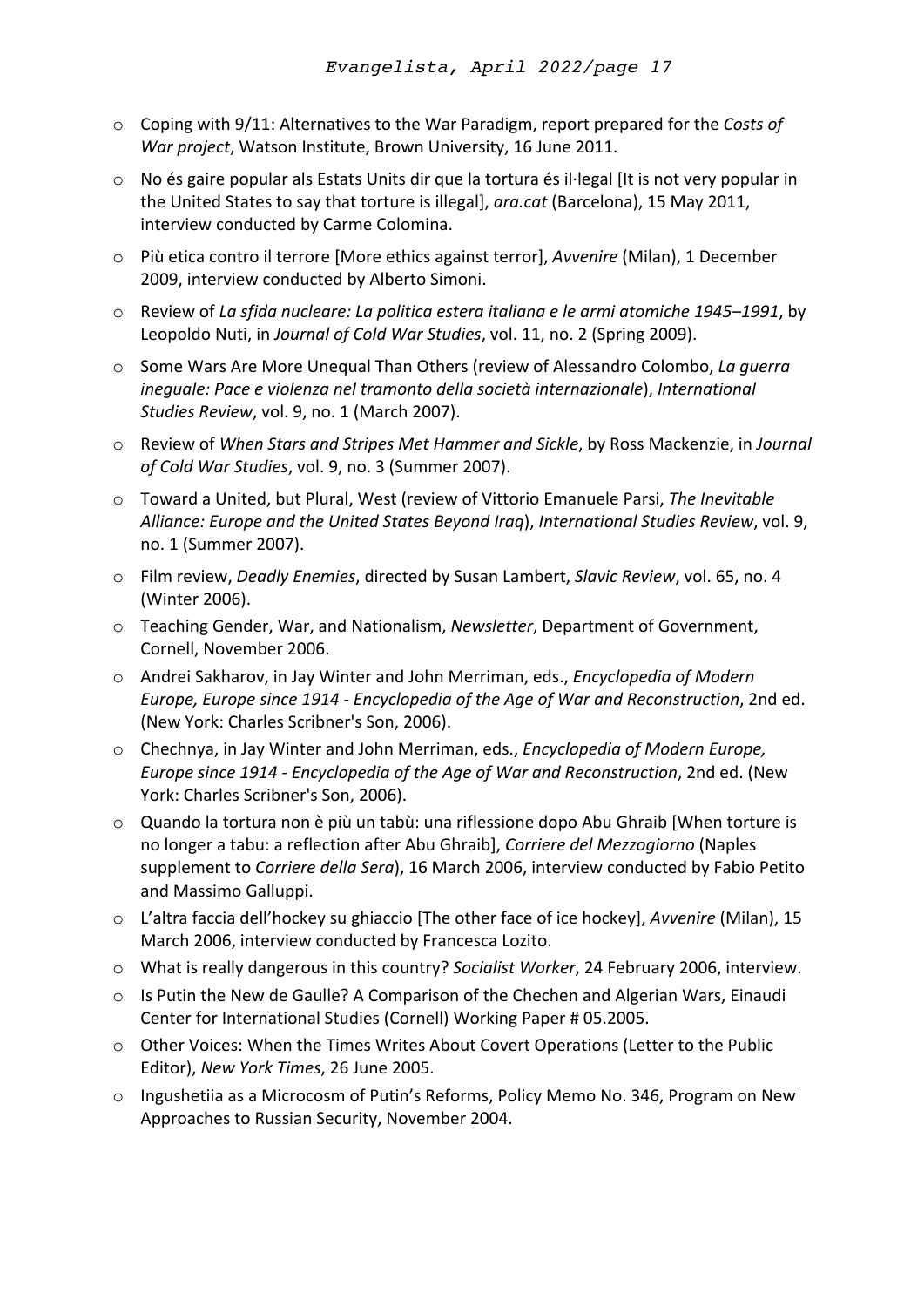- o Cecenia, la forza non basta [Chechnya, force is not enough], *La Stampa* (Turin), 30 August 2004.
- o Sample Assignments, in Katherine Gottschalk and Keith Hjortshoj, eds., *The Elements of Teaching Writing* (Boston, MA: Bedford/St. Martin's, 2004).
- o The Five Hundred Years' Argument (review of Neta Crawford, *Argument and Change in World Politics*), *International Studies Review*, vol. 5, no. 2 (June 2003).
- o Just and Unjust Words, *Foreign Affairs*, vol. 82, no. 3 (May/June 2003).
- o *Iraq and Beyond: The New U.S. National Security Strategy*, Peace Studies Program Occasional Paper #27 (January 2003), with Maria Fanis, Barry Strauss, and Jonathan Kirshner.
- o *The United States and Asian Security*, Peace Studies Program Occasional Paper #26 (May 2002), co-editor with Judith Reppy.
- o Chechnya: Anti-Terrorist Operation or Human Rights Disaster? *Arts and Sciences Newsletter* (Cornell), Spring 2002.
- o Will Chechnya Keep Russia Out of Europe? working paper for the European Forum of the Robert Schuman Centre, European University Institute, Florence, May 2002.
- o Russia's Path to a New Regional Policy, Policy Memo No. 157, Program on New Approaches to Russian Security, October 2000.
- o Review of *Cold War Illusions: America, Europe and Soviet Power, 1969-1989*, by Dana H. Allin, in *Journal of Cold War Studies*, vol. 2, no. 1 (Winter 2000).
- o Review of *Russia Confronts Chechnya: Roots of a Separatist Conflict*, by John B. Dunlop, in *Slavic Review*, vol. 59, no. 1 (Spring 2000).
- o Dagestan and Chechnya: Russia's Self-Defeating Wars, Policy Memo No. 95, Program on New Approaches to Russian Security, October 1999. Also published as Lost in the Caucasus, *The Bookpress*, vol. 9, no. 8 (November 1999).
- o Review of *Changing Course: Ideas, Politics, and the Soviet Withdrawal from Afghanistan*, by Sarah Mendelson, in *The Annals of the American Academy of Political and Social Science*, vol. 564 (July 1999).
- o Transnational Contacts between Scientists: A Force for Democracy? in *Science and Democracy* (Prague: Academy of Sciences of the Czech Republic, 1999), summary of a paper presented at a workshop in May 1998.
- o The End of the Cold War Viewed from Down Under (review of *Why the Cold War Ended: A Range of Interpretations*, Ralph Summy and Michael Salla, eds.) in *Peace and Conflict: Journal of Peace Psychology*, vol. 5, no. 1 (1999).
- o The 'Soviet Threat': Intentions, Capabilities, and Context, *Diplomatic History*, vol. 22, no. 3 (Summer 1998).
- o Lessons of the Chechen War: Is There Room for a Gender-Based Explanation? working paper, Program on New Approaches to Russian Security, May 1998.
- o *Why Keep Such an Army? Khrushchev's Troop Reductions*, Working Paper No. 19, Cold War International History Project, December 1997.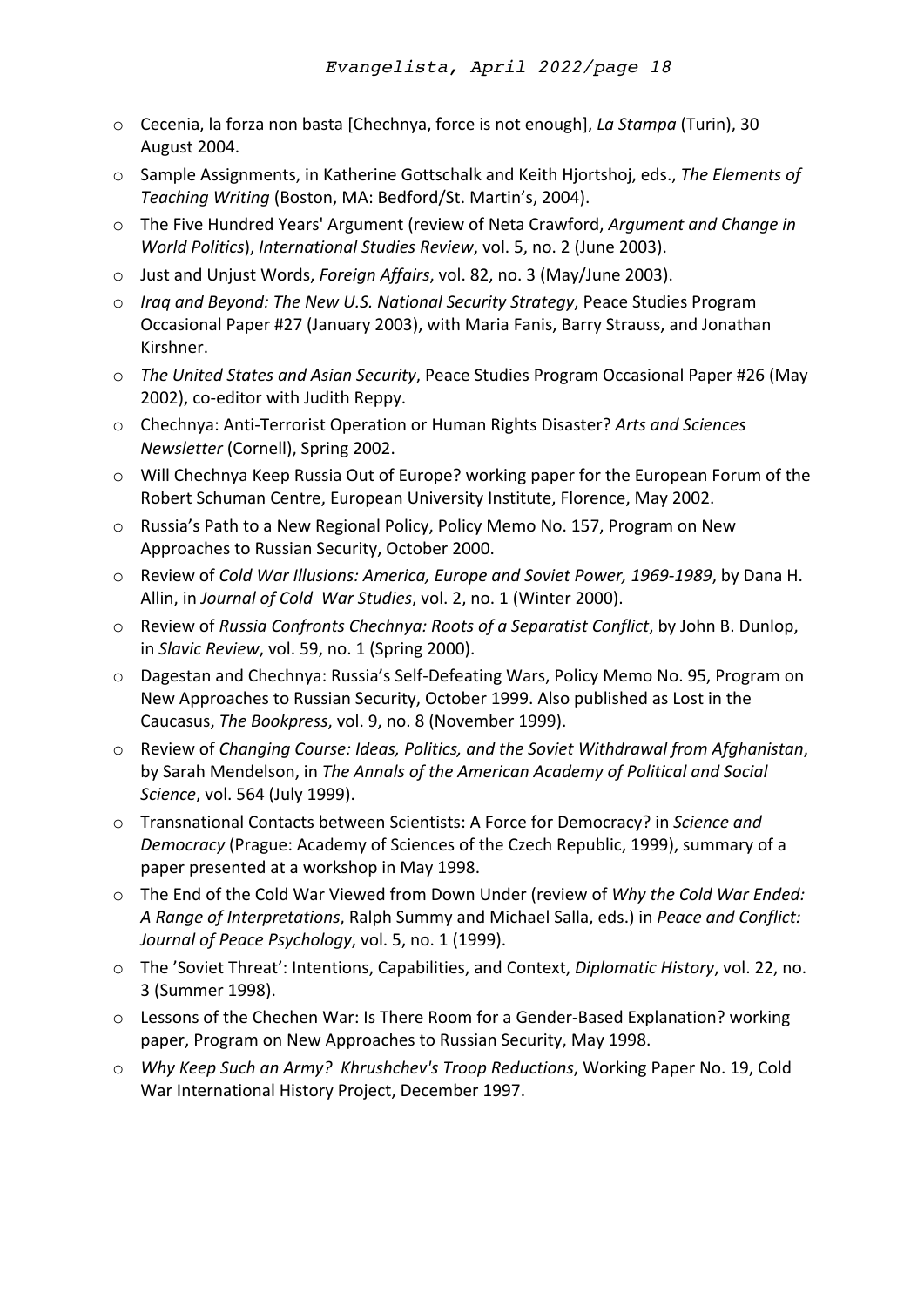- o Short-Term Compromises and Long-Term Dangers for Russian-American Security Cooperation, Policy Memo, Program on New Approaches to Russian Security, October 1997.
- o Review of *Leadership Style and Soviet Foreign Policy: Stalin, Khrushchev, Brezhnev, Gorbachev* by James Goldgeier, and *Khrushchev's Double Bind: International Pressures and Domestic Coalition Politics* by James Richter in *International History Review*, vol. 18, no. 2 (May 1996).
- o Women in World-Politics Research: A Selected Bibliography, Department of Political Science, University of Michigan, December 1992, revised November 1993 (co-compiler).
- o Soviet Scientists and Nuclear Testing, 1954-1963: The New Archival Evidence and its Limitations, Report to the National Council for Soviet and East European Research, August 1993.
- o Transnational Relations, Domestic Structures, and Security Policy in the USSR and Russia, Report to the National Council for Soviet and East European Research, August 1993.
- o Review of *War by Other Means: Soviet Power, West German Resistance, and the Battle of the Euromissiles* by Jeffrey Herf, in *International History Review*, vol. 14, no. 4 (November 1992).
- o Review of *Disarmament and Security, 1988-1989 Yearbook* by Aleksei Arbatov, et al., in *Slavic Review*, vol. 51, no. 1 (Spring 1992).
- o Review of *The Soviet Union and Arms Control: Negotiating Strategy and Tactics* by Paul R. Bennett, in *The Russian Review*, Vol. 51, No. 1 (January 1992).
- o Review of *Contemporary Soviet Military Affairs: The Legacy of World War II*, Jonathan R. Adelman and Cristann Lea Gibson, eds., in *Slavic Review*, vol. 50, no. 4 (Winter 1992).
- o Review of *Abrüstung in der Sowjetunion* by Jutta Tiedtke, *Slavic Review*, vol. 50, no. 3 (Fall 1991).
- $\circ$  Summary of my conference presentations and comments, in John Teppler Marlin and Paul Grenier, eds., *Soviet Conversion 1991* (New York: Council on Economic Priorities, 1991).
- o Commentary: Matthew Evangelista's Response to Villahermosa, *Soviet Observer*, vol. 2, no. 2 (December 1990).
- o Review of *Soviet Nuclear Strategy from Stalin to Gorbachev* by Honoré M. Catudal, *Political Science Quarterly*, vol. 105, no. 1 (Spring 1990).
- o The Dark Side of Soviet Demilitarization, in *Global Economic Reform*, workshop report, University of Michigan, 1990.
- o Review of *Soviet Nuclear Weapons Policy*, by William C. Green, *Slavic Review*, vol. 47, no. 2 (Summer 1988).
- o Review of *The Soviet Calculus of Nuclear War*, Roman Kolkowicz and Ellen Mickiewicz, eds., *Bulletin of the Atomic Scientists*, vol. 42, no. 10 (December 1986).
- o The West German Peace Movement, *International Security*, vol. 11, no. 2 (Fall 1986).
- o Review of *Bez voiny*, by Vladimir Lavrinenkov, *Slavic Review*, vol. 45, no. 2 (Summer 1986).